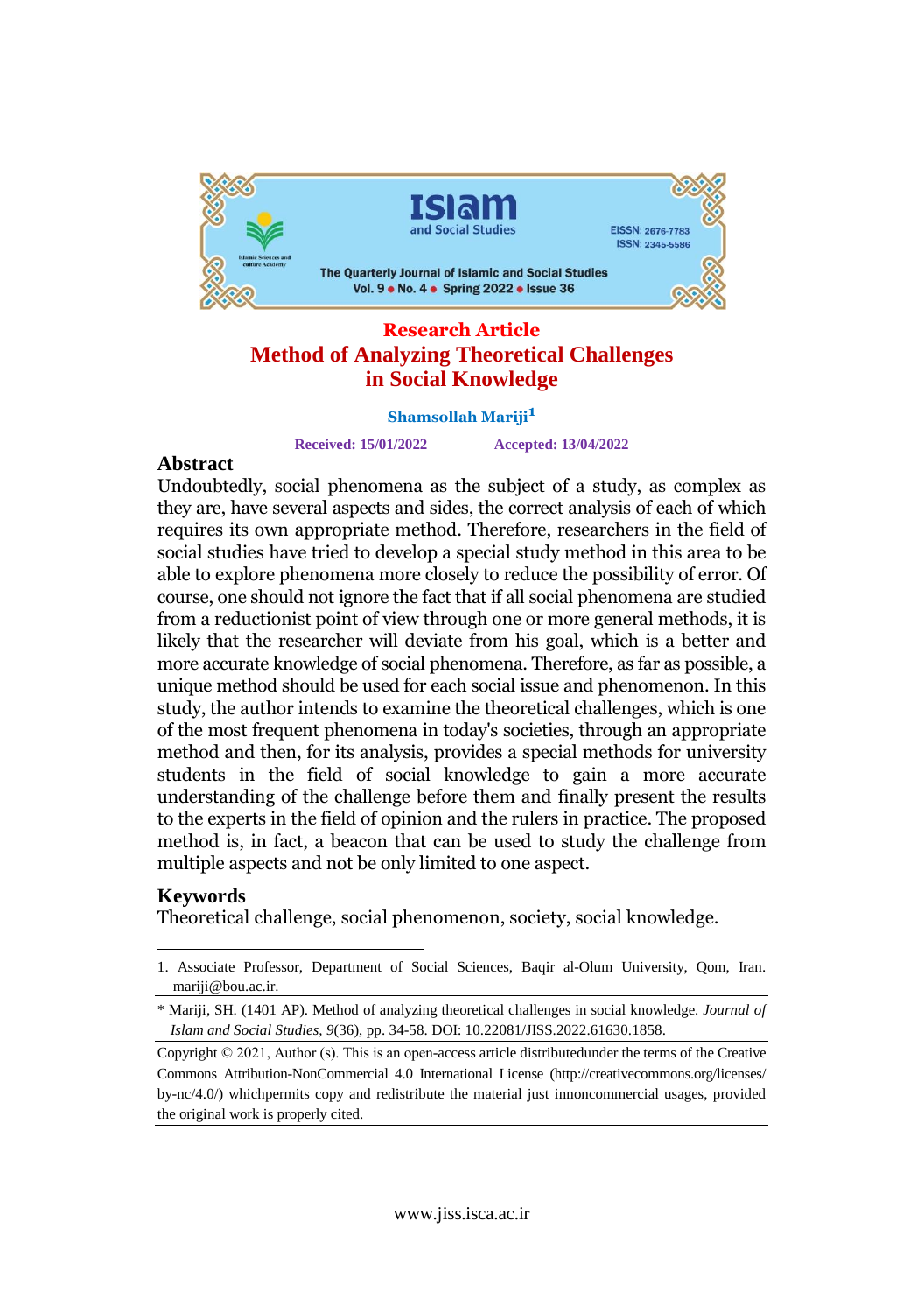

# مقاله يژوهشي **روش تحلیل چالشهای نظری در دانش اجتماعی**

شمسالله مريجى

تاريخ يذيرش: ١٣٠١/٠١/٢٣

تاريخ دريافت: ١۴٠٠/٠٧/٢٠

#### چکیده

بی تردید، پدیدههای اجتماعی بهعنوان موضوع تحقیق، بهاندازهٔ پیچیدگی خـود دارای جهـات و اضـلاع متعددی هستند که تحلیل درست هر یک از آنها بـه روش مناسـب خـود نیـاز دارد. بـه همـین جهـت، محققان در حوزهٔ مطالعات اجتماعی تلاش کردند با ابداع روش مطالعهٔ ویژهٔ این رشته بتوانند پدیدهها را مورد كاوش دقيقتر قرار داده تا احتمال خطا را كاهش دهند؛ البته نبايد اين حقيقت را از نظر دور داشت که اگر با نگاهی تقلیل گرایانه، همهٔ پدیدههای اجتماعی از طریق یک ییا چنـد روش کلـی مـورد مطالعـه قرار داده شود، بعبد نیست محقق را از هدفش که شناخت بهتر و دقیق تر پدیدههای اجتماعی است، دور بدارد؛ لذا تا جایی که ممکن است باید برای هر موضوع و پدیدهای اجتماعی بتوان از روش منحصـر بـه آن بهره گرفت. نگارنده در این تحقیق بنا دارد چالش های نظری را که یکـی از پدیـدههای پر تکـرار در جوامع امروز است، با شیوهای مناسب مورد بررسی قرار داده و برای تحلیل آن روشی خاص پـیش روی دانشجویان رشتهٔ دانش اجتماعی قرار دهد تا شناخت دقیق تری نسبت بـه چـالش پـیش روی خـود پیـدا کرده و سپس نتیجهاش را در اختیار حکیمان در میدان نظر و حاکمان در مقـام عمـل قـرار دهنـد. روش پیشنهادی در حقیقت، چراغ راهی است که با بهرهگیری از آن می توان چالش مورد نظر را از ابعاد متعدد مورد مطالعه قرار داده و تنها به یک بعد از ابعاد آن اکتفا نشود.

#### كليدواژهها

چالش نظري، پديدهٔ اجتماعي، جامعه، دانش اجتماعي.

| mariji@bou.ac.ir                                                                               | ١. استاد گروه علوم اجتماعی دانشگاه باقرالعلومﷺ، قم، ايران. |
|------------------------------------------------------------------------------------------------|------------------------------------------------------------|
| * مریجی، شمس۱لله. (۱۴۰۱). روش تحلیل چالش۵ای نظری در دانش اجتماعی. فصلنامه علمی۔ پژوهشی اسلام و |                                                            |
| DOI: 10.22081/JISS.2022.61630.1858                                                             | مطالعات اجتماعی، ۹(۳۶)، صص ۳۴–۵۸.                          |

٣۴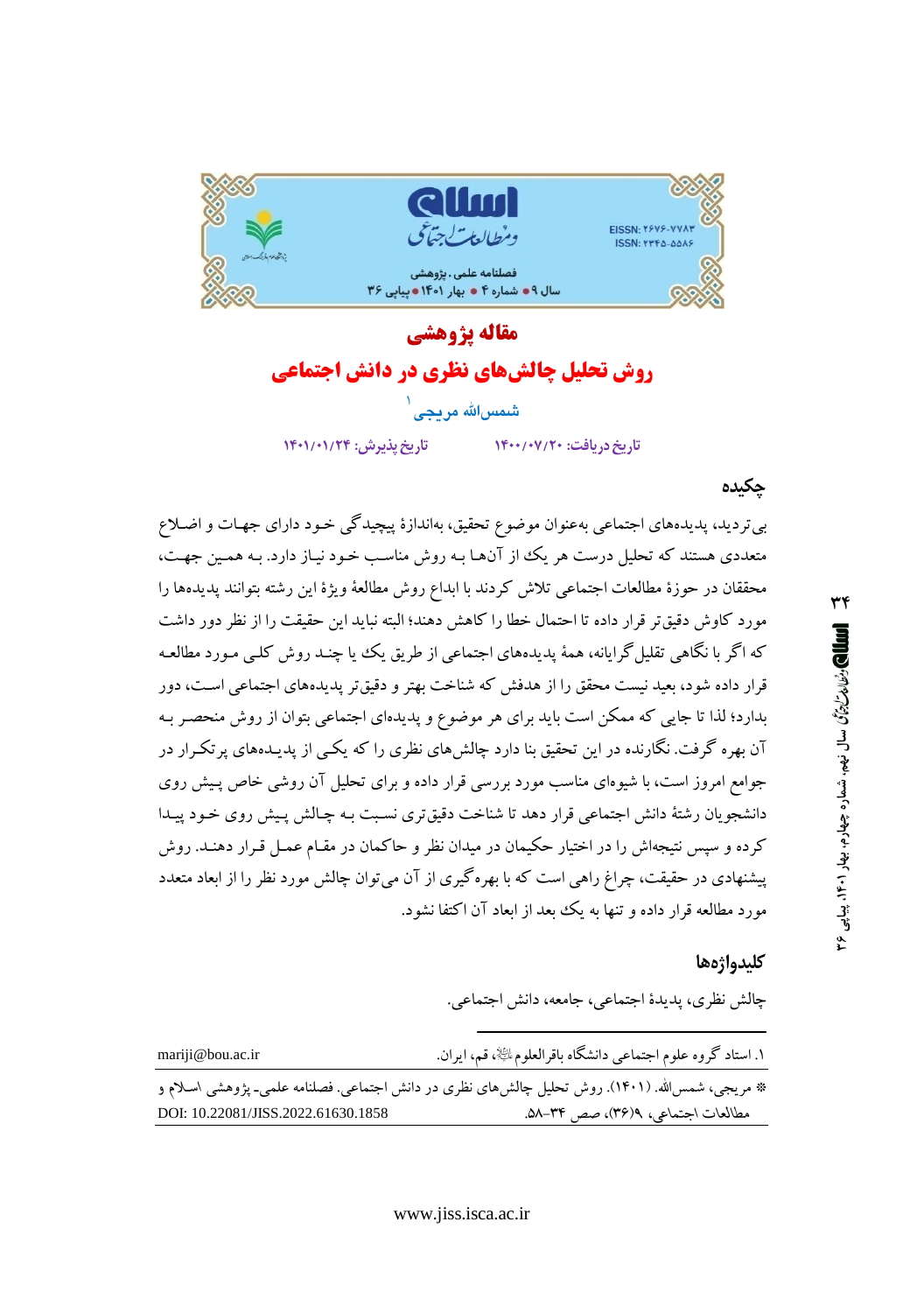از جمله واژگاني كه در چنـد دهـهٔ اخيـر در ادبيـات علـوم انسـاني، بـهويژه در مباحـث اجتماعي توسط محققان اجتماعي و انديشمندان علـوم انسـاني مطـرح و تـا حـدودي پـر تکرار شده است، واژهٔ «چالش» میباشد. کاربرد این واژه تا پیش از این خیلـی بـه چشـم نمي آمد. اگر چـه واژهٔ مـذکور در لغتنامـههاي فارسـي ضـبط و معنـي شـده اسـت، امـا کاربرد رایج و امروزی آن، با معانی لغتنامهای آن تفاوت دارد. غالباً «چالش» را معـادل Challenge تلقی می کنند، حال آن که تـأملی در کـاربر د ايـن واژه در متـون و محـاورات نشان میدهد معانی متفاوت و مختلفی از این لفظ مورد نظر بوده که با معنای Challenge انطباق كامل ندارند.

بي ترديــد تحديــد و تنقــيح معنــاي «چـالش»، بــهويژه بــراي كــاربرد در مباحــث و پژوهشهایی که بهمنظور بررسی «چالشها» در عرصهٔ علـوم اجتمـاعی انجـام میشـوند، نهتنها امری لازم، بلکه ضروری بهنظر می رسد؛ چه اینکه بدون آن، ممکن است موضـوع و محور اصلی پژوهش مبتلا به ابهام گردد. لازم به ذکر است کـه هـدف در ايـن تحقيـق واکاوی و تبیین لغوی و اصطلاحی این واژه نیست (ذوعلم، ۱۳۸۴)، اما در عین حال تعریف مختار از «چالش» در این مقاله امری ضروری و بایسته است. مراد ما از چـالش در دانـش اجتماعی عبارت است از: «شرایط و وضعیت جدیدی که مسیر آیندهٔ جامعـه را از بیـرون مـورد هجـوم قـرار داده، حفـظ تعـادل آن را دچـار مشـكل و مسـتلزم تلاشـي سـخت و سر نوشت ساز مي سازد» (ذوعلم، ۱۳۸۴).

مقالهٔ حاضر با توجه به این معنا از چالش، آن را از جملـه پدیـدههای اجتمـاعی مهـم میداند که برای شناخت دقیق ابعاد و مؤلفههای آن بایـد چـراغ راه مناسـب بـا آن را جستجو کرد؛ چون پدیدهٔ اجتماعی مذکور را نمی توان بهسان سایر پدیدههای اجتمـاعی با یک یا دو روش شناختهشده در علوم اجتماعی مورد شناسایی همهجانبه قـرار داد. البتـه ادعای ابداع روش جدید نداریم، بلکـه بـهنوعی تلفیقـی از روشهـای موجـود در علـوم اجتماعی صورت گرفته تا چالشهای پیش رو را بهتر شناسایی نموده و در مواجهه بـا آن موفقيت بيشتري داشته باشيم.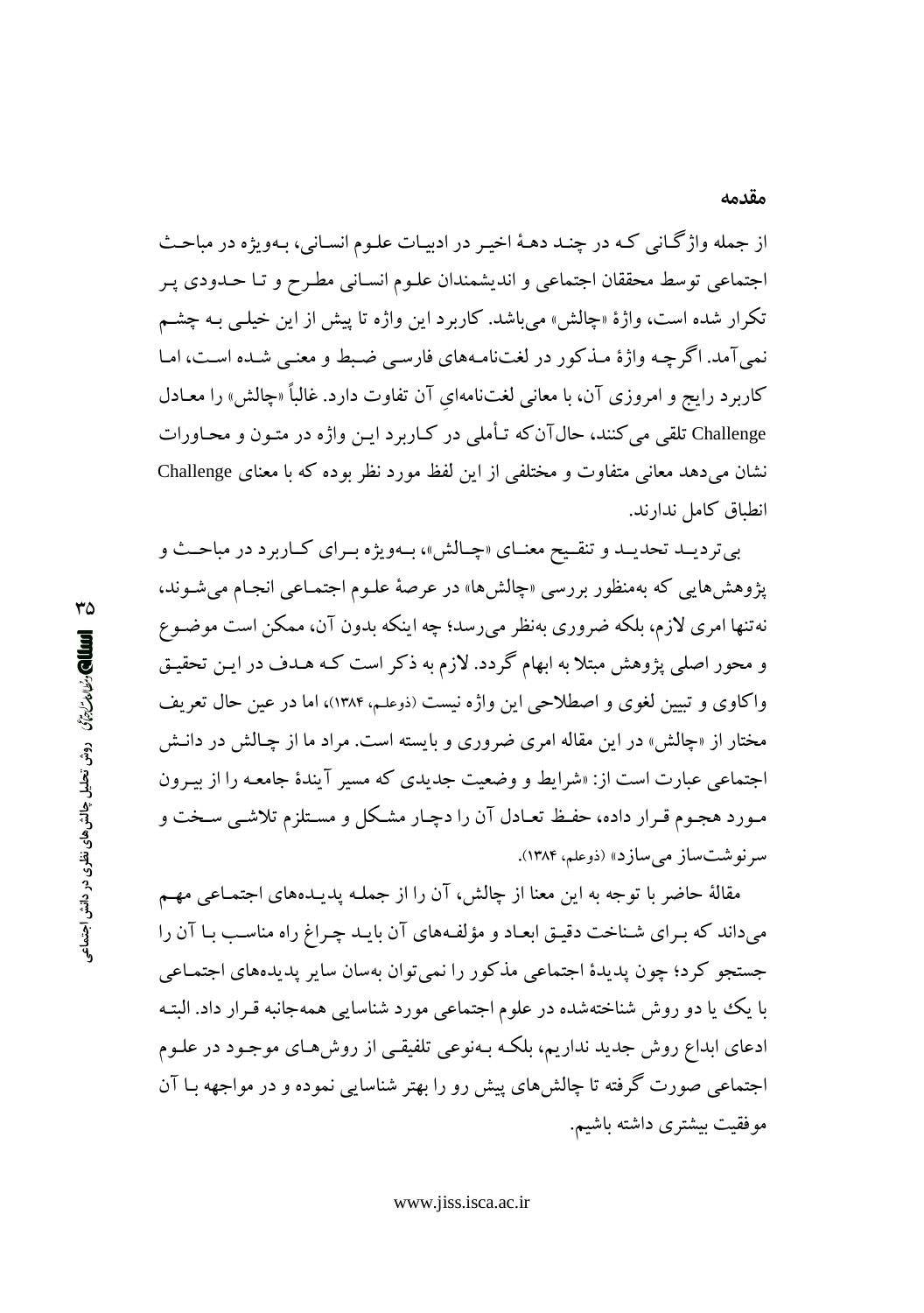نوشتار پیش رو درحقیقت تلاش دارد به دانش یژوه رشتهٔ دانش اجتماعی بیاموزد ک برای شناخت دقیقتر چالش های نظری مورد مطالعهٔ خـود، چـه راهکـاری را بابـد اتخـاذ کند تا در فرایند تحقیق و صد البته در نتیجه بـه خطـای کمتـری دچـار شـود. بـه اعتقـاد نگارنده، برای رسیدن به مطلوب باید چند سؤال کلیـدی پاسـخ داده شـود تـا از مجمـوع پاسخهای بهدستآمده، تحلیل درستی از چالش مورد نظر بـه دسـت بیایـد. برخـی از آن سؤ الات عبارتند از:

۱. مباني نظري (معرفتشناختي، هستي شناختي، انسان شناختي) چـالش مـورد نظـر چيست؟ ۲. زمینـههای (علمـی، اجتمـاعی، فرهنگـی، اقتصـادی، سیاسـی و محیطـی) پیـدایش جالش جست؟ ۳. عامل یا عاملان مؤثر در چالش مورد نظر کدامند؟ آیا داخلی هستند یا خارجی؟ ۴. عکسالعملها در برابر چالش چگونه است؟ از حیث رفتـاری انفعـالی، فعـال یـا خنثي؛ از حيث عاملان عكس العمل گروههـاي متعـدد مثـل علمـا و تجـار و تـوده چگونه است؟ ۵. قلمرو چالش، گسترده و همه گیر است یـا محـدود در قشـر و یـا گروهـی خـاص است؟ ۶. چالش مورد نظر با چه سرعت (تدریجی یا دفعی) و در چه جهتی (مثبت یا منفـی) است؟ ۷. آیا چالش مورد نظر با برنامه بوده است یا بدون برنامه؟ برنامهٔ داخلی یا بیرونی؟ ٨ پیامدهای چالش مورد نظربه لحاظ ماهیت، چه نوع و در چه حوزههایی است؟ ۹. آیا آیندهٔ چالش ایجادشده قابل پیش بینی است یا خیر؟ ۱۰. راهکارهای ارائهشده برای مقابله با چالش چیست و چگونه بوده است؟

در اینجا لازم است به دو نکته اشاره کنم: نخست اینکـه در روش پیشـنهادی در ایـن تحقیق، سؤالاتی که محقق باید در فرایند تحقیق بدان پاسـخ دهـد، منحصـر در سـؤالات ذکرشده در بالا نیست. همان طور که اشاره شد، این سؤالات اساسی و بنیـادی اسـت کـه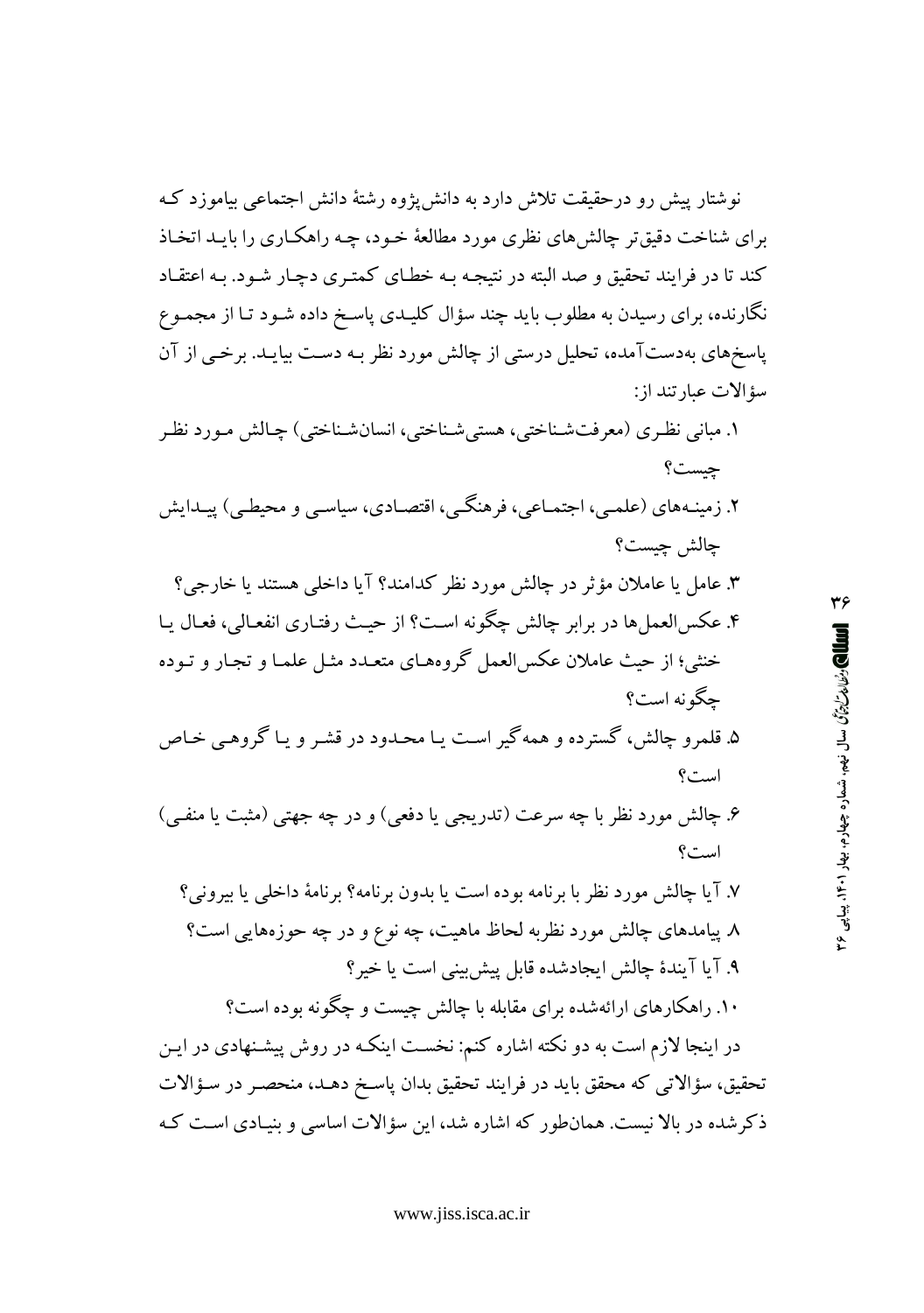بدون پاسخ به آن نمی توانیم تحلیل مناسبی از چالش مورد نظـر ارائـه کنـیـم؛ چـون بـرای تحلیل چالش ها باید متناسب با آن چالش و صدالبته جامعـهای کـه بـاآن چـالش روبــهرو شده، سؤالات طراحی شوند. اما سؤالاتی که در اینجا برشمرده شد، برای هر چالشی ک مورد مطالعه قرار گرفته، لازم و ضروری است.

نکتهٔ دوم که توجه به آن در مطالعهٔ چالشها امری لازم و ضروری است، ایـن اسـت که محقق در فرایند مطالعهٔ چالش ها باید چالش مورد نظر را با دو شیوهٔ ایستایی شناسبی و پويايي شناسي مورد بررسي قرار دهد. يعني محقق ابتدا بايد بـا سـؤالات مـذكور، چـالش مورد نظر را به شیوهٔ ایستایی شناسانه بررسی کند؛ چون با این روش می توانـد پدیـدههای اجتماعي و علل نظم اجتماعي و ثبات آن در جامعه را بهعنوان يک کـل، در يـک زمـان مشخص مورد بررسی قرار دهد. اما برای اینکه فرایند مطالعهٔ چالش نظری و یا هر یدیـدهٔ اجتماعی دقیقتر صورت گیرد تا نتیجهٔ بهدستآمده مطلـوب و نزدیـک بـه واقـع باشـد، نبايد از مطالعهٔ يوپايي شناختې پديده غافـل شـد؛ چـون در مطالعـهٔ يوپايي شـناختې، پـک پدیده در مراحل متوالی مطمع نظر قـرار میگیـرد تـا فـراز و نشـیبهای آن در گذشـته شناخته شود، سیس بـا اسـتفاده از دادههـای بهدسـتآمده، زمـان حـال را بهتـر شـناخته و ییش بینی وضعیت آینده نیز برای او آسانترمیشود.

در ادامه، برای اینکه بتوانیم مسیر پیگیری و تحلیل چالش با روش پیشـنهادی را بهتـر نشان دهیم، چالش «سکولاریسم در ایران» را بهعنوان یک پدیده مورد مطالعـه قـرار داده و روش مطالعهٔ پیشنهادی را با این مصداق عینبی پیگیری می کنیم؛ بـا ایـن توضـیح کـه جهت پیشگیری از اطالهٔ سخن و البته محدودیت در تدوین مقاله، فقط بـه چنـد مـورد از سؤالات مذكور مي پردازيم.

**۱. مبانی نظری چالش سکولاریسم** 

۱-۱. مبانی معرفتی اصولا هر نگرش و بینشی در عرصهٔ علم و عمل، مبتنی بر مبانی معرفتی ویژهٔ خود بوده و برای ایجاد، رشد و توسعه، بـر مجموعـهای از مبـانی، اصـول و بنیانهـای فکـری اسـتوار

 $\mathsf{rv}$ العالمي رُضا من جزِّم (وش تحليل چالش هاي نظري در دانش اجتماعو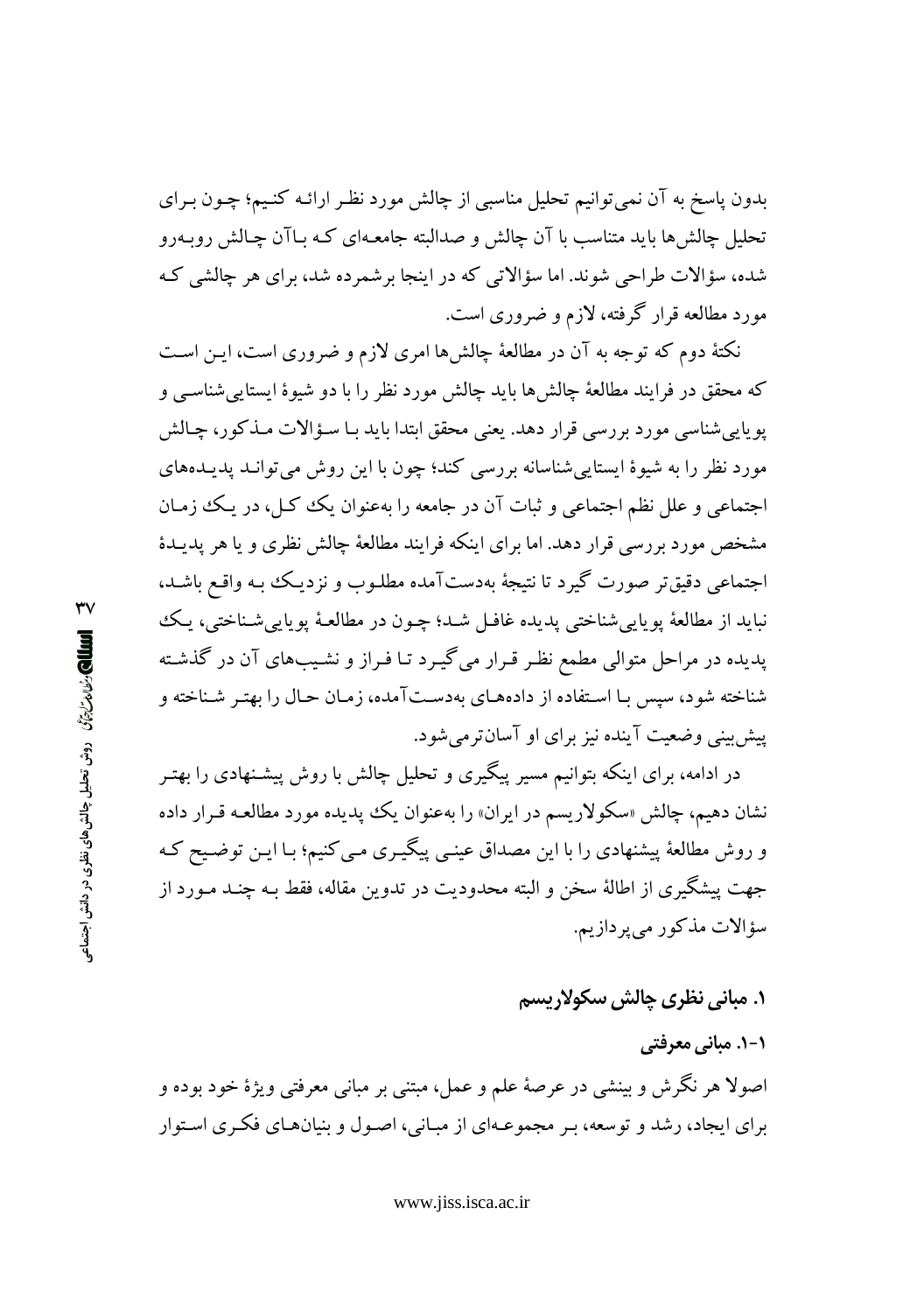است. در این میان، هر یک از مصادیق چالش های نظری را کـه در نظـر بگیریـد، از ایـن امر مستثنی نخواهد بود. سکولاریسم، یکی از چالش های نظری جدی در جامعه اسـلامی است. برای شناخت دقیق این چالش، ابتدا بایـد بنیانهـای نظـری آن مـورد کـاوش قـرار گیرد تبا این چالش نتوانید در اندیشه و عمل جامعه بحرانبی ایجاد کنید؛ زیرا نهال سکولاریسم قطعاً در خاستگاه خود، بن.ایههای معرفتی|ی داشته است کـه شـناخت آن میتواند به ما کمک کند تا در مواجهه با آن بتوانیم موفق عمل کنیم.

١-١-١. اومانيسم (انسانگرايي)

انسانگرایی در حقیقت جریانی فکری است که در آن بر ارزش هـای خـاص انسـانی در برابر ارزش،های مادی، اقتصادی، فنی و یا ارزش،های دینی فوق مادی تأکید میشـود. تأکید بر این نکته که تنها انسان، معیار سنجش همه چیز است، نـوعی انســانگرایی اسـت (پیرو، ۱۳۵۷، ص ۱۶۴). ایس نحلیهٔ فکیری بیر اصبولی تکیبه دارد: ماننید اینکیه انسیان بیا راهنمایی های عقل خودبنیاد، تجربهٔ بشری و بـدون اسـتمداد از هـدایتهای سـرمدی، حیاتی نیکو بیرای خود بیافرینید و یا اینکه شیرط نخست و اساسبی بیرای دستیابی بیه حیات نیکو در این جهان، آزادساختن فکر از بند جهل و خرافـات و رهـاکردن انسـان از مظالم اجتماعی است؛ و از همه مهمتر اینکه هدف، خـود حیـات اسـت و انسـان بایـد بـه حیات سعادتمند در این جهان بیندیشد، نه به عاقبتی فضیلتمند در آن جهان (شجاعی زند. ۱۳۷۶، ص ۳۶).

## ۱-۱-۲. ملے گراہے

ملي گرايي، وحدت ملي را هدف اصلي خـود دانسـته و بـراي رسـيدن بـه آن، شـعار چهارگانهای همچون دولت ملی مستقل، پیشرفت ملی، مأموریت ملی و وفـادارای مطلـق به دولت ملي را پيش روي خود قـرار داده و در مقابـل موانـع رسـيدن بـه ايـن هـدف، از هیچ گونه تلاشی فروگذار نکرده است. به اعتقاد این ایدهٔ فکری، باورهـای دینـی مخـلّ وحدت ملي خواهد بود؛ از اين رو، آن را امرى فرعي دانسته و دين و معتقـدات دينـي را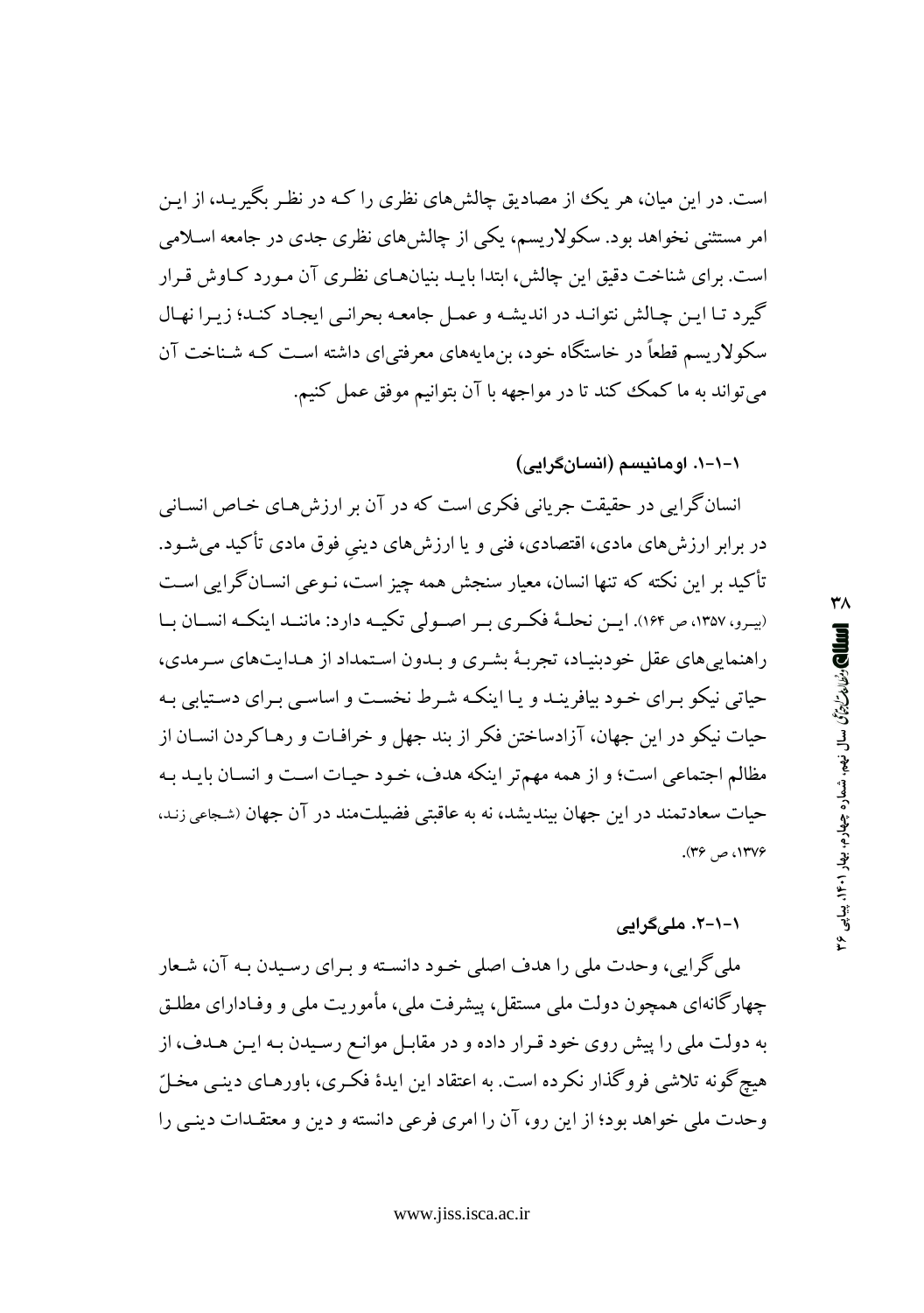امـري شخصـي قلمـداد كـرده اسـت. ايـن ايـده درحقيقـت، يكـي از مبـاني معرفتـي سکولاریسم را تشکیل داده تا بتواند با تکیه بر این مبنای معرفتبی، شـعار جـدابی دیـن از سیاست و حکومت را ساز کند (مریجی، ۱۳۸۲، ص ۸۵).

۱–۱–۳. عقلگرایی

عقل گرایی یا خردگرایی، آیین خاصی در اندیشه است کـه خـرد را محـور دانـایی انسان دانسته و شناخت را جز از طریق خرد و کاربرد منظم آن میسر نمیدانـد (ساروخانی، ۱۳۷۰، ص ۶۱۲). به گواهی تاریخ اجتماعی غرب، از قرن هجدهم به بعد، عقل گرایی چنان حاکمیت یافت که حتی دین در برابر آن، امری غیر عقلانی به شمار آمد و کار به جـایی رسید که آن را در جرگهٔ خرافات قرار دادند؛ باورهای دینی در جامعه به سستی گراییـد و افراد، توفيق خود را از عوامل ماورايي نمي طلبيدند (گلدمن، ١٣٧٥، ص١٠٢)! سكولاريسم نیز یکی از پایههای فکری و معرفتی خود را عقل گرایی قرار داده و به پشتوانهٔ این مبنـای فکري، نغمهٔ بي نيازي از دين در امور اجتماعي سر داده و ديـن و باورهـاي مــذهبي را در جرگهٔ امور درونبي و شخصبي مي شـمارد و آن را متعلـق بـه درون انسـان دانسـته و حـق دخالت در اجتماع را به آن نمیدهد.

صد البته در اینجا بنای پاسخگویی نداریم. غرض، اشاره بـه برخـی از مبـانـی معرفتـی سکولاریسمی بود کـه در ایـن تحقیـق بـهعنوان یکـی از مصـادیق چالش۵حای نظـری در جامعهٔ اسلامی مورد توجه قرار گرفته است. هرچند بنیانهای دیگری چـون لیبرالیســم و ناسیونالیسم و امثال آن نیز از مبـانبی سکولاریسـم میباشـد کـه بـرای پیشـگیری از اطالـهٔ سخن از آنها ميگذريم.

٢. زمينەھاي چالش سكولاريسم

بی تردید، هر تفکر جدیدی برای اینکه بتواند در میدان اندیشه عـرض انـدام کنـد، بایـد مراحلی را پشت سر گذاشته و زمینههای لازم را داشته باشد. به همین جهت، یکی دیگـر از مؤلفههایی که محقق باید در مطالعهٔ چالش هـای نظـری بـه آن توجـه کنـد، زمینـههای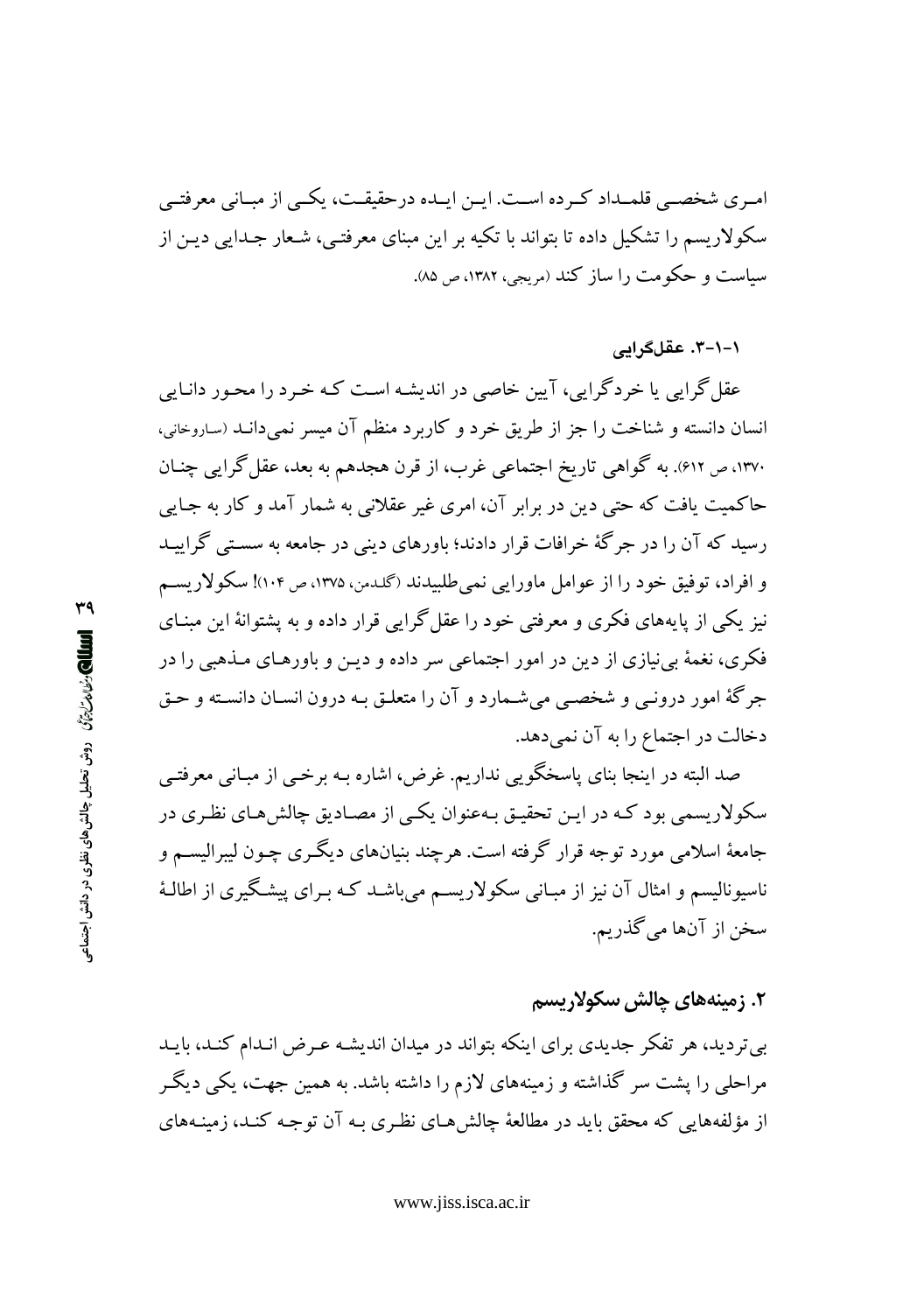پیدایش چالش مورد نظر در جامعه است؛ ماننـد زمینـههای علمـبی، فرهنگـبی، اجتمـاعبی، سیاسی، اقتصادی و … کـه در ایجـاد پـا توسـعهٔ چـالش تـأثیر دارنـد و بایـد مـورد توجـه قرار گېرند.

#### ۲-۱. زمینههای علمی

یکی از زمینههایی که توانست بستر مناسبی را جهت ظهور و بروز اندیشههای نو نظیر سکولاریسم، در غرب و سپس در جوامع دیگـر مهیـا کنـد، علـم مـدرن بـود. بـه اعتقـاد ویلسون، علم بهویژه در فعالیتهای تولیدی و پیدایش و تحول فنون جدیـد، از احسـاس وابستگی انسان به الوهیت کاست. با افزایش قابلیتهای روزافزون انسان برای ارزیـابی و تأمین نیازهای خویش، این فرض مسلم گرفته شد که رفاه و سـعادت اجتمـاعی در گـرو برنامهریزی اجتماعی است، نه موکول به مشیّت الهی (مریجی، ۱۳۸۲، ص ۴۳).

#### ۲-۲. زمینههای اجتماعی

به اعتقاد علامهٔ فقید، محمدتقی جعفـری، سـه واقعـهٔ اجتمـاعی در تـاریخ، زمینـههای اجتماعی بروز اندیشهٔ سکولاریستی را فراهم نمودند:

الـف. مشـاجرة ميـان دسـتگاه يـاب و سـلطنت فرانسـه (در سـال184 يــا ١٢٠٣ تـا ١٣٠٣ میلادی که در نتیجهٔ آن، گنجاندهشدن فرضیهٔ امپریالیسم پاپ، در قانون شرع بود) مسئلهٔ مخالفت با امپریالیسم پـاپ بـود کـه بهتـدریج شـکل گرفـت، کـه البتـه هـدف و سـمت حرکت آن کم کم مشخص شده و پیامدش نیز محدودیت قدرت روحانیت بود.

ب. در خلال مشاجرهٔ میـان ژان پـل بیسـتودوم و لـوی بـادریر، فرضـیهٔ محـدودیت قدرت روحانیت و انحصار وظایف آن به امور دنیـایی دیگـر تکامـل یافـت؛ درحالی کـه كليسا همچنان بهصورت يك مؤسسهٔ اجتماعي باقي ماند.

ج. مشاجرهای که نخستین مرتبه درون کلیسا و در میان روحانیان در گرفت. نوع ایـن مشاجره با مشاجرات سابق میان قـدرت روحـانی و جسـمانی فـرق داشـت و مخالفـت بـا قدرت مطلقهٔ پاپ، در این مشاجره شکل جدیدی به خـود گرفـت. در تـاریخ مسـیحیت،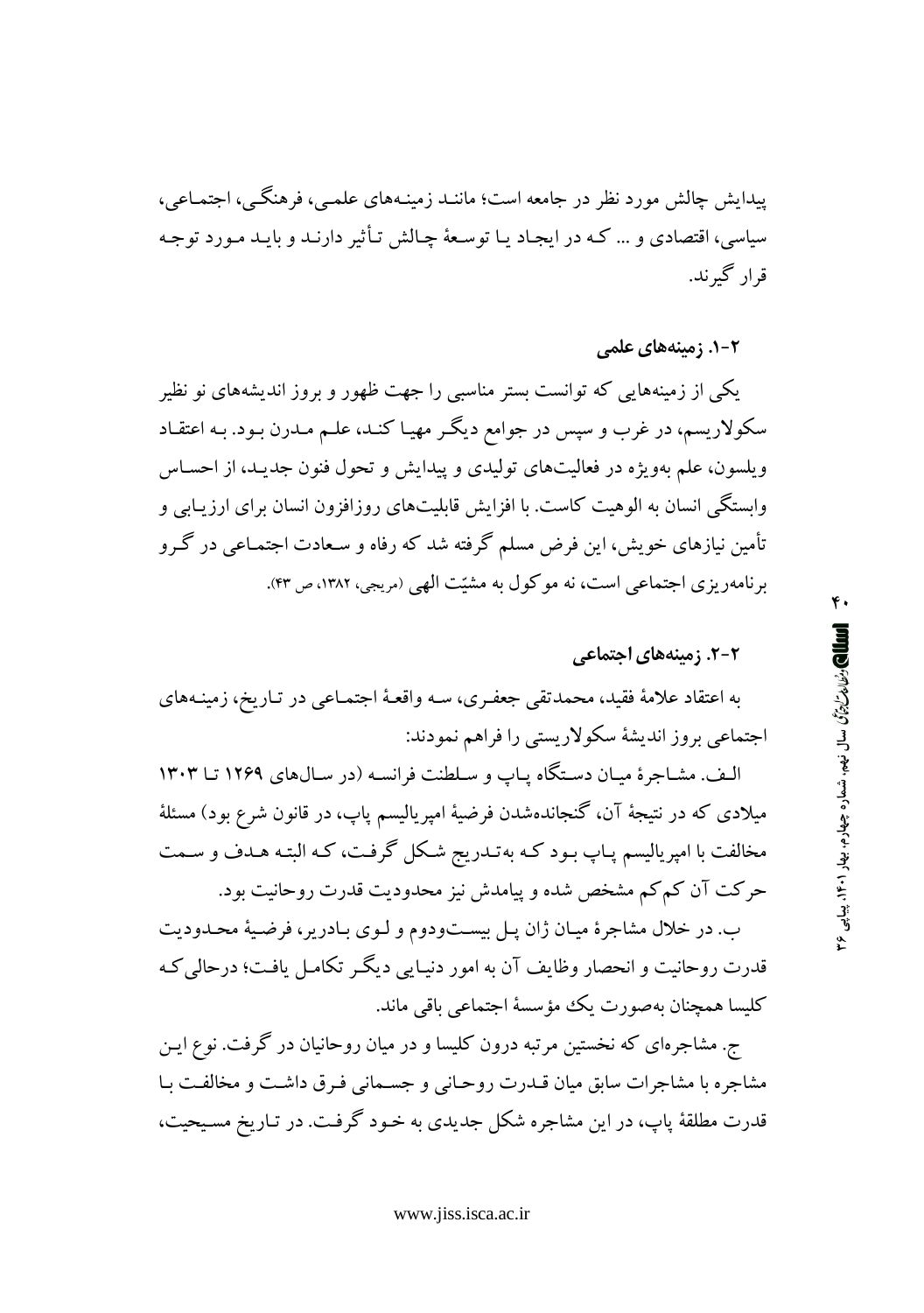این نخستینبار بود که رعایا و پیروان یک قدرت، مشروطیت و حکومت نمایندگی را به زور به آقای خود بقبولانند.

مرحوم علامه پس از بیان وقایع مذکور میگوید: «این سه واقعـه میبایسـت مـدعیان پیشتازی در دین (ارباب کلیسا) را تعدیل می کرد؛ اما متأسفانه با افراط و تفریطی کـه در ارزشیابی دین صورت دادند، انسانیت را زخمی کردند و ماکیاولی، آنگاه برای حصـول سیاستمدار به هدف خویش، تمسک به هر وسیله را تجویز کرد و ایـن زخـم را عمیـقتر ساخت» (جعفري، ١٣٧۵).

**۲-۳. زمینههای فرهنگی** 

با توجه به شواهد و آثار بهجای مانـده از محققـان اجتمـاعی، شـايد بتـوان كليسـا و عملکرد آن را یکی از زمینههای فرهنگی اصلی پیدایش سکولاریسـم بـه حسـاب آورد. شهید مطهری در زمینهٔ عملکرد کلیسا بر این بـاور اسـت کـه کلیسـا چـه از نظـر مفـاهیم نارسایی که در الهیات عرضه داشت و چه از نظر رفتار غیـر انسـانی|ش بـا تـودهٔ مـردم، خصوصاً طبقهٔ دانشمندان و آزادفکران، از علل عمدهٔ گرایش جهان مسیحی (بهطور غیـر مستقیم جهان غیر مسیحی) به مادیگری است (مطهری، ۱۳۶۸، ص ۶۵).

زمینههای فرهنگی، یکی از مؤلفههای مهم و تأثیرگذاری است که محقق نباید از آن غافل باشد؛ چون شناخت این زمینهها، از یک سو می تواند برای رفع چالش مـورد نظـر و جلوگیری از پیامدهای آن مفیـد باشـد و از دیگـر سـو، مـانع ظهـور و بـروز چالش۵مـای مشابه باشد.

۳. عاملان و کارگزاران چالش سکولاریسم

مؤلفهٔ مهم دیگری که بهاندازهٔ زمینهها و حتبی از جهتبی تأثیر گذارتر نیز می باشـد، عوامـل و یا کارگزاران چالش هاست. تفاوت عوامل و کارگزاران بـا زمینـهها در ایـن اسـت کـه اراده و اختیار عوامل در ایجاد و ترویج چالشها نقش مهمـی داشـته و بـهنوعی، عـاملان می توانند با به کارگیری ارادهٔ خود، بحرانهای ناشی از چالش ها را عمیق تر و دامنهٔ آن را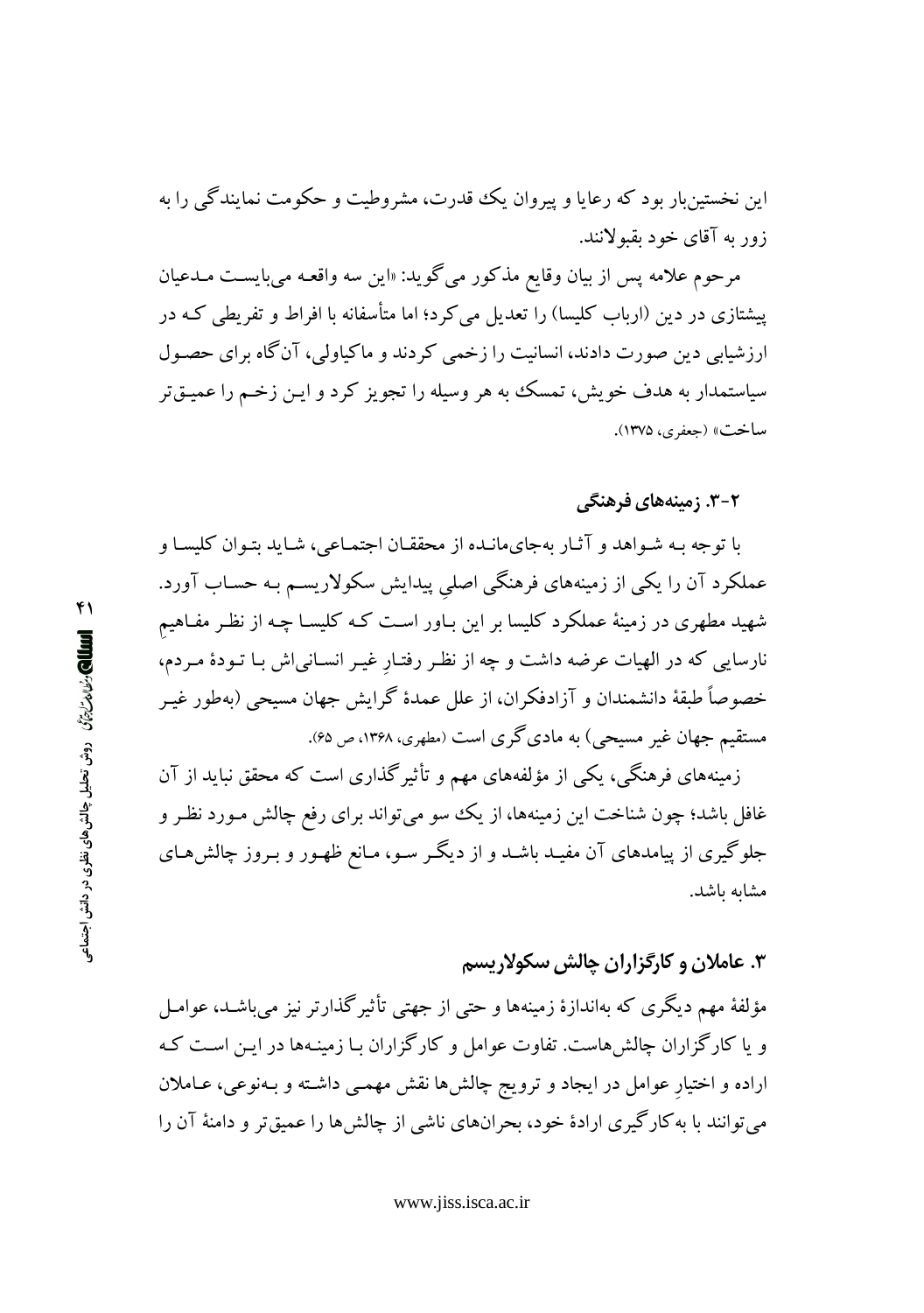گستر ده نمایند. از این جهت، توجه بـه ایـن مؤلفـه از اهمیـت زیـادي برخـوردار بـوده و عالمان و حاکمان جوامع باید در این بعد از ابعاد چالشها هوشمندانه عمل کنند تا خـود و جامعهٔ خویش را از درگیرشدن با چالشها نجات دهند. در ادامه، برخی از عواملی ک در شکل گیری سکولاریسم در ایران نقش داشتند را مرور می کنیم.

۰۳-۱. روشنفکران وابسته

مطابق اسناد و شواهد تاريخي، نقطهٔ آغاز ورود ايـدهٔ سکولاريسـم در جهـان اسـلام، درگیـری نظـامی و اشـغال کشـورهای اسـلامی توسـط غـرب اسـت. امـا بـا توجـه بـه ویژگیهای ایدئولوژیک جوامع اسلامی، طریـق دومـی هـم در ورود سکولاریسـم بـه جوامع اسلامی وجود داشته است کـه آن نیـز، برخـورد روشـنفکران و متفکـران جهـان اسلام با غـرب و اندیشـههای جدیـد غـرب بـوده اسـت. وقتـی روشـنفكران مـا در سـدهٔ گذشته با غرب روبهرو شدند، بهطور عمـده دو نـوع عكسالعمـل از خـود نشـان دادنـد: بعضی می گفتند برای خـروج از وضـعیت فعلـی بایـد از سـر تـا پـا غربـی شـویـم و نظـام سکولار را بـه داخـل کشـور خـود بيـاوريم؛ برخـي نيـز بـه جـاي سکولاريسـم غربـي، نظامهای سوسیالیستی را برگزیدند. البته فکر سومی هم بـود کـه بـر ایـن بـاور بودنــد راه انبیای الهی با علم و فناوری قابل پیمودن است و غربیها هم توانستند جـوهر آموزههـای انبیا را از طریق علم به دست آورند. البته این تفکر نه اسلامی بود و نه سکولار. بـا توجـه به عدم توانایی حل تناقضات نظری، نمونـهٔ بـارز آن سـازمان مجاهــدین خلـق بـود کـه سرانجام، اندیشهٔ سوسیالیستی را چـراغ راه خـود قـرار داده و بـهطور کامـل مارکسیسـت شدند (ن کن: لار يجاني، ١٣٧۵).

یکی از عوامل مؤثر در پیدایی ایدهٔ سکولار در جوامع اسلامی و ایـران، روشـفکران وابسته بودند. بر وابستهبودن تأكيد داريم؛ چون براساس واقيعات عيني، روشنفكران چنــد دستەاند:

الف ووشنفکرانی که معضلات اجتماعی را شناخته و راهحل مناسب بـرای رفـع آن ارائه مي كنند. ۴۲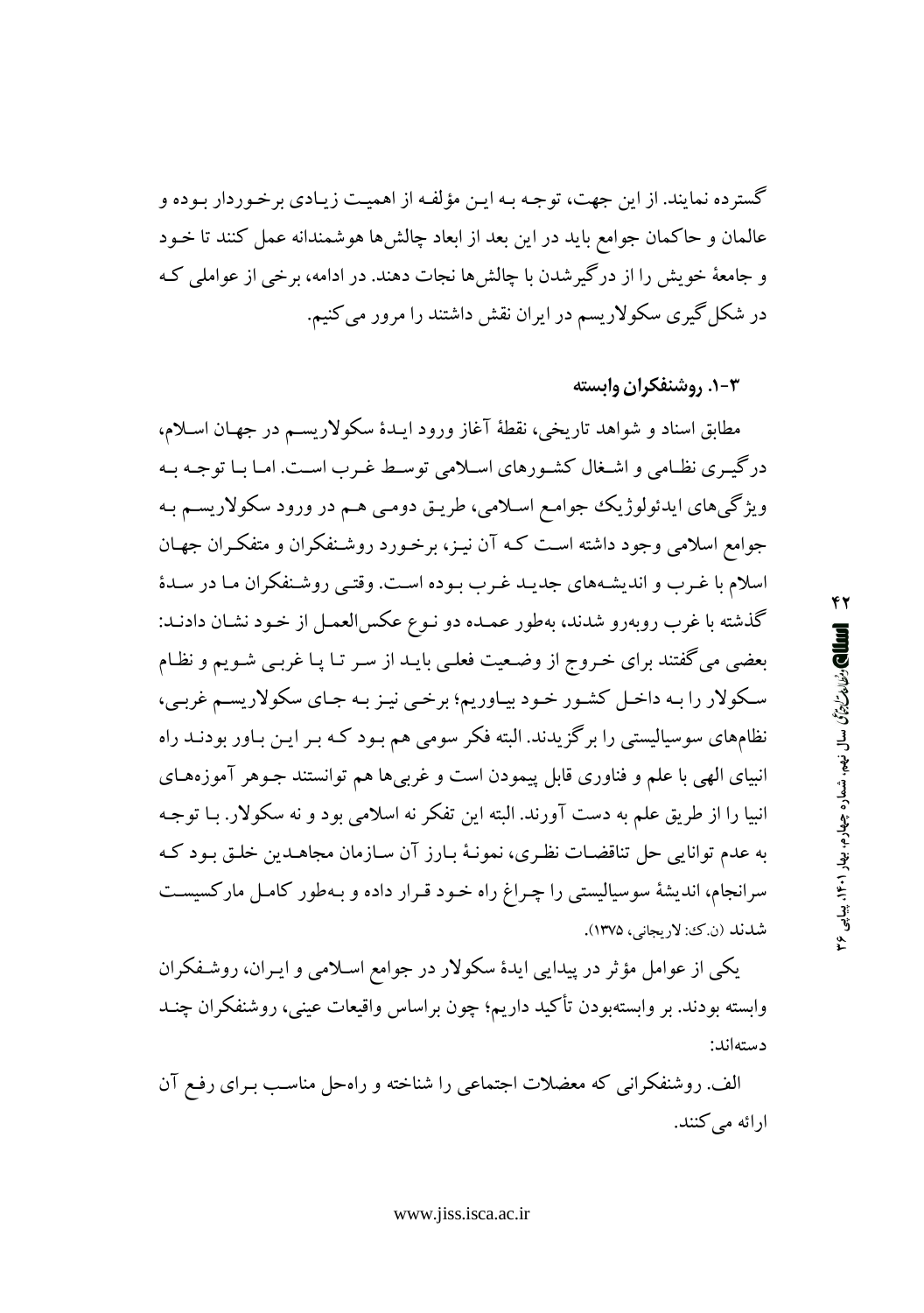ب. روشنفکرانی که کاستی ها را بـهخوبی شـناختهاند، امـا در ارائـهٔ راهحـل بـه خطـا ر فتەاند.

ج. روشنفکرانی که دریـافتی اجمـالی از کاسـتیها دارنـد، امـا مدعی|نـد علـت همـهٔ معضلات را شناخته و راه حل های غلط ارائه می دهند و گـاه نیـز بـا آگـاهی، راه حل هـای انحرافی پیشنهاد می کنند.

مراد از روشنفکران وابسته در ایـن نوشـتار، همـین دسـتهٔ سـوم اسـت کـه بـه اعتقـاد نویسندهٔ کتاب جامعهشناسی غربگرایی، دارای ویژگی های ذیل هستند: – تقلید کورکورانه و بی حدومرز از غرب؛ – ستایش پیشرفتهای غرب در زمینههای مادی و معنوی؛ – اعتقاد به تقلید راه و روش غرب در همهٔ زمینهها؛ – تلاش در جهت تطبیق نظام فرهنگی و اجتماعی ملـل اسـلامی بـر نظـام فرهنگــی و

اجتماعي غرب؛

– مخالفت شدید با مذهب و سنن ملی و ناخشنودی از چیرگی عقاید مذهبی (مددپور، ۰۱۳۷۹، ج۶، ص ۱۳۸) <sup>۱</sup>.

روشنفکرانی چون میرزا ملکم خان ناظمالدوله که ادعا داشتند درد و درمـان کشـور ایران را شناختهاند، درحقیقت، غصهای جز نام و نـان خـود نداشـتند. جالـب اینکـه خـود نیز در پاسخ به اعتراض ناصرالدین شاه، به این واقعیت اعتراف کرده است (مددپور، ۱۳۷۹، ج¢، ص ۱۳۸).

آخونـدزاده یکـی دیگـر از روشـنفکران وابسـتهای بـود کـه بایـد او را از عوامـل و کارگزاران سکولاریسم در ایران به شمار آورد. وی که خود درس آموختهٔ حوزهٔ دیـن و از شاگردان آخوند ملا حسین، از دوستان آخوند ملا علی|صغر بـود، در مـرام و مسـلک همانند ملکم خان بود؛ با این تفاوت که منتقد سرسخت فرهنگ اسلامی بود. عبـدالهادی حائری دربارهٔ او می نویسد: «آخوندزاده یک سکولاریست بهمعنای غربـی آن روز اروپـا

۱. نقوی، علی محمد (۱۳۶۳). جامعهشناسی غربگرایی (ج۱، ص ۱۲۵). تهران: امیرکبیر.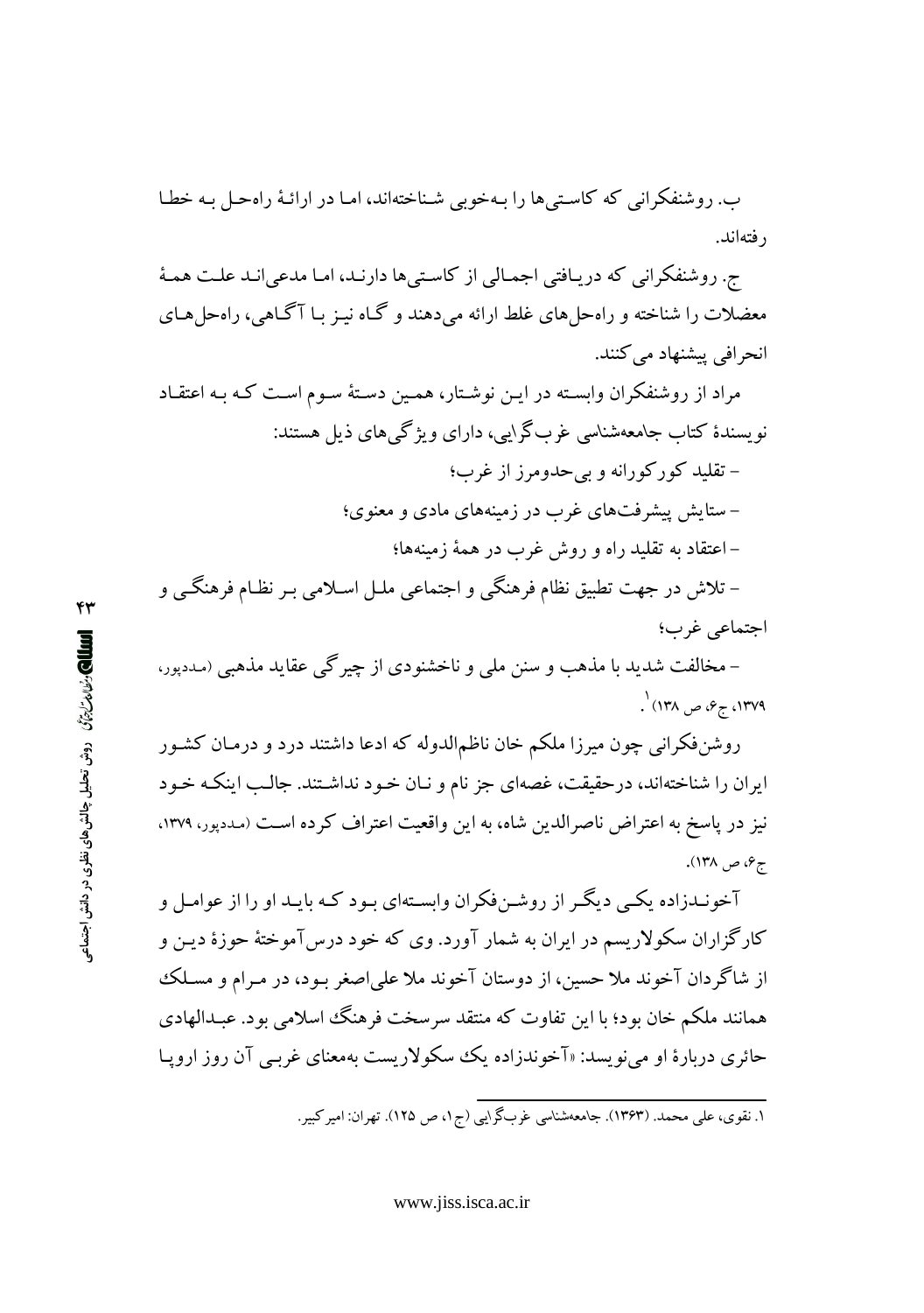و يشتيبان گسترش تمدن و اصول پارلماني غربي در ايران بوده است» (حايري، ١٣۶٠، ص ٢٩).

این روشنفکر وابسته کـه بـه تابعیـت روس درآمـده و از افسـران روسـیه شـده بـود، زندگی در غرب او را به جایی رساند که حتی علاقهمندیاش به وطن و دین را از دست داده و متعصبانه ستایشگر غـرب شـده و بـرای هموطنـان مسـلمان خـود این گونـه نسـخه مي پيچد كه: «اي اهل ايران؛ گر تو را از نشانهٔ آزاديت و حقوق انسـانيت خبـر مي بـودي، بـه اين گونـه عبوديـت، بـه اين گونـه رذالـت متحمـل نمي گشـتي؛ طالـب علـم شـده و فراموشخانهها می گشادید؛ مجمعها بنا مینمودید و خـود را از قیـود و عقایـد پـوچ و از ظلم و دیسپت نجات میدادی» (مددپور، ۱۳۷۹، ج۳، ص ۱۷۱).

### ۲-۳. انجمنهای سرّی

از جمله عوامل و کارگزارانی که در شکل گیری و حاکمیت سکولاریسم در ایـران نقش قابـل ملاحظـهای داشـتند، انجمنهـای سـرّی بودنـد کـه تـا پـیش از قانونی شـدن انجمنهای سیاسی، بـهطور تقریبی دویست انجمـن گونـاگون در تهـران و شهرسـتانها فعالیت داشتند؛ اما پس از تشکیل مجلس اول، طبق اصل ۲۱ قانون اساسی، تشکیل آنها قانونی اعلام شد (ورهـرام، ۱۳۶۶، ص ۳۹۰). این انجمنها را با توجه به روش و فعالیتهایشـان به سه دسته تقسیم کردهاند: دستهٔ نخست، انجمنهـای ارتجـاعی کـه جنـاح سـنتگرا و طرفداران نظام کهن سیاسی در آن جای داشتند؛ دستهٔ دوم، انجمنهای معتدل کـه بیشـتر تاجران، عالمان و مالكان پیشرو در آن بودند؛ و بالأخره دستهٔ سـوم، انجمن هـاي تنــدرو كه اعضاي آنها بعدها بهصورت دموكرات در مجلس دوم حضـور يافتنـد (اتحاديـه، ۱۳۶۱، ص ۱۴۹). این دستهٔ سوم که افرادی چون ناظمالاسلام کرمانی، یحیی دولتآبادی و تقی;زادههـا در آن حضـور داشـتند و متأسـفانه برخــی از آنهـا در کسـوت روحانیــت بودند و بعدها از این کسوت جدا شدند، نقـش اساسـی در شـکل گیری سکولاریسـم در ابر ان داشتند.

انجمن های سری که بعدها با مصوبهٔ مجلس مشروطه جنبهٔ قانونی پیدا کرده بودند، بـا تأسّي از روشنفكران وابسته، نقـش قابـل تـوجهي در شـكل گيري سكولاريسـم داشـتند.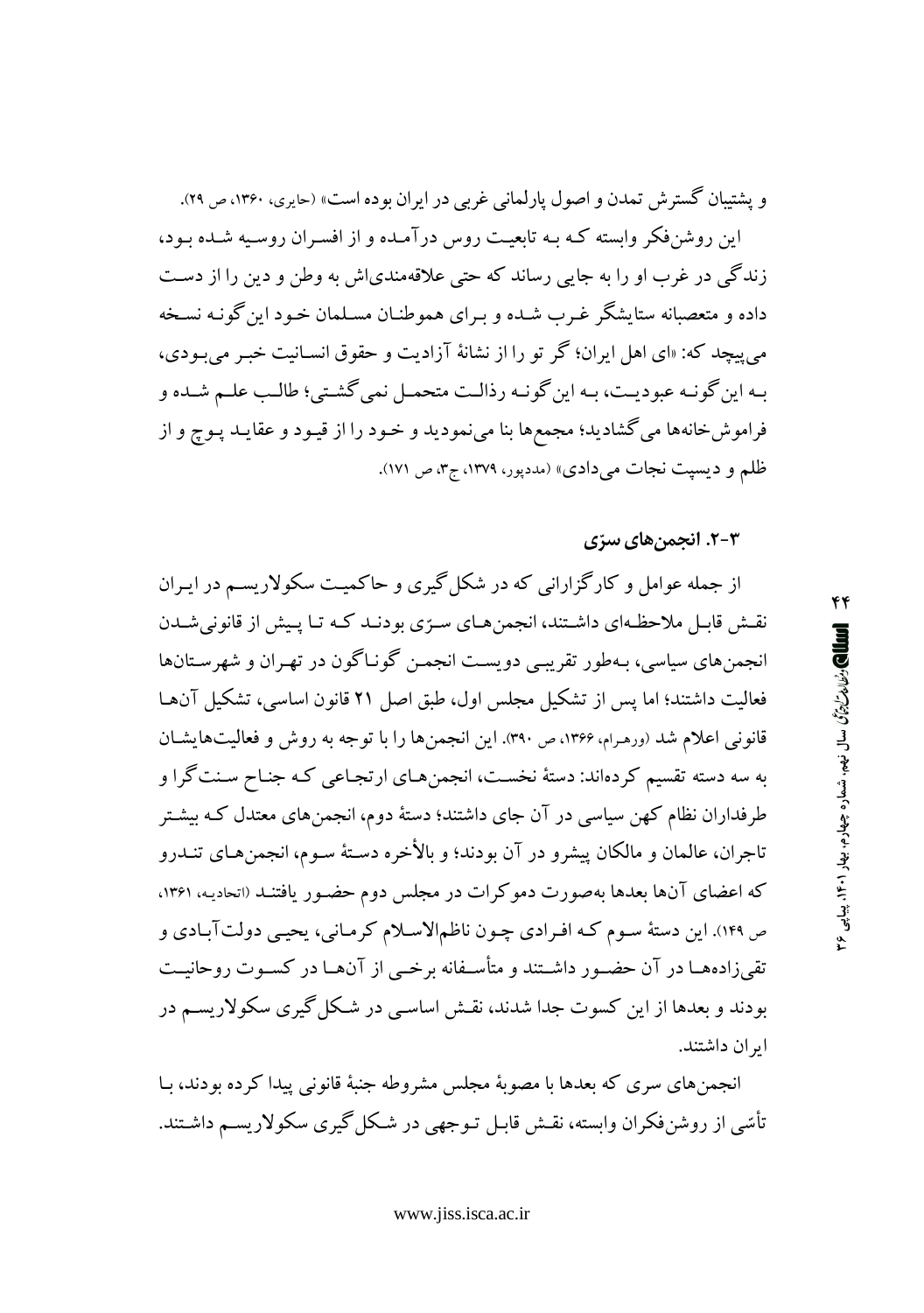آنها در این راه، نه تنها ساختارحکومتی را به سمت سکولاریزه کردن پیش بردنـد، بلکـه به کمک عمامهبهسرهایی چون واعظ اصفهانی، از روی منبری کـه نمـاد دیـن در میـان عموم است، تودهٔ مردم را بهسمت تفکر غربی و اندیشـههای سکولاریسـتی سـوق داده و علم فقه رایج در جامعهٔ اسلامی را علم حرامزادگی تلقبی نمـوده و علـم غربـی را دوای درد مردم دانسته و به ترویج آن می پرداختند.

### ۳-۳. علم و فناوري مدرن

يکې از عوامل مؤثر در شکل گيري سکولاريسم حتى در مغربزمين، فناوري بهويژه فناوری مدرن بوده است. البته بـه اعتقـاد برخـی، ایـن امـر بـهعنوان یکـی از رهاوردهـای فناوری است؛ زیرا تحول فرهنگی، درون تکنیک و فناوری قرار داشته و هیچ گـاه از آن جدا نمی شود. اما به اعتقاد رابـرت مـک گـین، اساسـاً فنـاوری بهمثابـهٔ رفتـاری فرهنگـی است، نه اینکه رهاورد آن باشد (مریجی، ۱۳۹۷، ص ۸۵). بی تردید، فناوری به هر معنـایی کـه باشد، یکی از عوامل شکل گیری سکولاریسم در ایران بـوده اسـت. نقطهٔ آغـازین ورود فناوری غربی به ایران نیز به شکست نظامی ایران از روسیه برمی گـردد کـه پـس از یـک سلسله جنگ،های ویران کننده، سر انجام به انعقاد قرار دادهای ننگینـی نظیـر ترکمانچـای انجامید. در این زمان بود که دربار ایران در صدد بر آمـد برخـی شـیوههای غربیـان را در محدودهٔ امور نظامی و نظام اداری و آموزشـی وارد کنـد. ایـن رونـد در زمـان امیر کبیـر تحت عنوان اصلاحات به اوج خود رسید (نقوی، ۱۳۶۳، ج۱، ص ۸۷).

البته بهدلیل تنگدستی دولت و دربار ایران، فترتی در این امر ایجاد شـد؛ امـا در ادامـهٔ جنبش مشروطه، سیر تحولات در ایـران آنچنـان گذشـت کـه بـا تأسـیس کارخانـهها و تولید ابزارهای جدید، جامعهٔ شهری ایـران بـه مرحلـهای کـاملاً جدیـد رسـید و بـا ورود تکنیک مدرن، نیازهای جدیدی در ایران پدید آمد. گردش کارخانهها به نیروی متخصص نیاز داشت؛ به همین منظـور، جوانـانی را بـه خـارج فرسـتادیم و در داخـل نیـز دانشگاه تأسیس شـد. قشـر تـازهای از جوانـان دسـتپروردهٔ علـم جدیـد، در چـارچوب فضای تربیتی جدید و کاملاً متضاد با روشها و اندیشههای تربیتی سنتی پدیدار شدند. به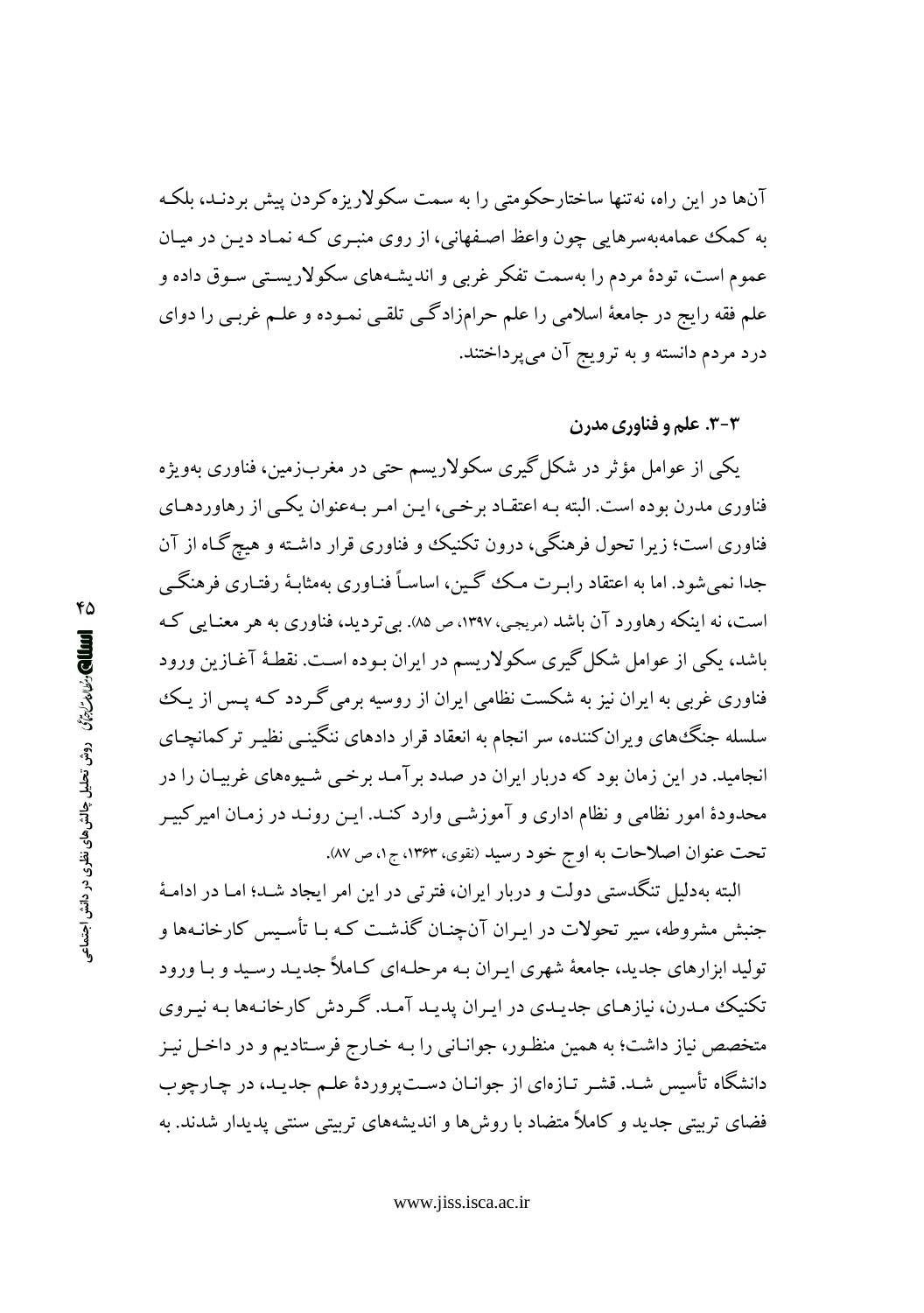این شکل، تحولات اجتماعی جدیـد کـه واکـنش پیـدایش عوامـل نـو در ایـران بودنـد، نمی توانستند فضای فرهنگی پیشین ما را دستنخورده رهـا کننـد؛ زیـرا ورود علـم و فناوری جدید، پیدایش دانشگاه و سازماندهی علوم تربیتی و آموزشی جدیـد، معـادلات جدیدی را وارد رابطهٔ ما با گذشتگان کرد (ن که: هودشتیان، ۱۳۷۵).

در فرایند تأثیرگذاری علم و فناوری مدرن برای شکل گیری سکولاریسـم در ایـران، روشنفکران وابسته که مرعوب علم و فناوری غرب بودند، نقش مهمی داشـتند. آنهـا بـا تکیه بر پیشرفتهای فناورانهٔ غرب، سخن از ناکارآمـدی دیـن بـر زبـان جـاری کـرده و کوشیدند راه ورود ایدهٔ غربی جدایی دین از سیاست را در ایران هموار کنند. آنان تنها راه نجات جامعه را، علم و انديشهٔ غرب دانسته و علم دين را همانند برخمي منـورالفكران امروزین جامعهٔ اسلامی، علمی ناتوان تلقی کردند و مدیریت و پیشرفت جامعه را تنها در گرو علم و فناوری مدرن میدانستند.

## ۴. عکس العمل ها در برابر چالش سکولاریسم

محقق دانش اجتماعی در مطالعهٔ روشـمند چالش۱مای نظـری، بایـد ببینـد کـه جامعـه در برابر چالش های نظری، چه واکنش و عکسالعمل هایی را از خود بـروز داده اسـت. ایـن عکسالعمل ها باید در دو بعد کمّی و کیفی مورد بررسی قرار گیرد. منظور از بعد کمبی این است که چه گروه یا قشـری در برابـر چـالش، عکسالعمـل نشـان دادهانـد. بـهلحاظ کیفی نیز مراد این است که نوع واکنش چگونه بوده است؟ آیا منفعل بوده یـا فعـال و یـا خنثي؟ جهت واكنش فعال، مثبت بوده است يا منفي؟

از نظر کمّی نیز در مواجهه با چالش، چند گروه متصور است: گروه نخست، نخبگان هستند کـه ايـن نخبگـان نيـز ميتواننـد داراي انـواعي باشـند: نخبگـان علمـي؛ نخبگـان سیاسے؛ نخبگــان فرهنگــی؛ نخبگــان هنــري؛ نخبگــان اقتصــادي و... ؛ گــروه دوم، تـودهٔ مردم هستند؛ به تعبیری، همـان اکثریتـی کـه قاعـدهٔ هـرم جوامـع را تشـکیل می دهنـد؛ و بالأخره گروه سوم، همان طبقهٔ متوسطی که در وقایع اجتماعی میتوانند واکنش منحصر به خود را داشته باشند و نادیده گرفتن آنان در بیشتر مواقع میتواند موجبـات اخـتلال در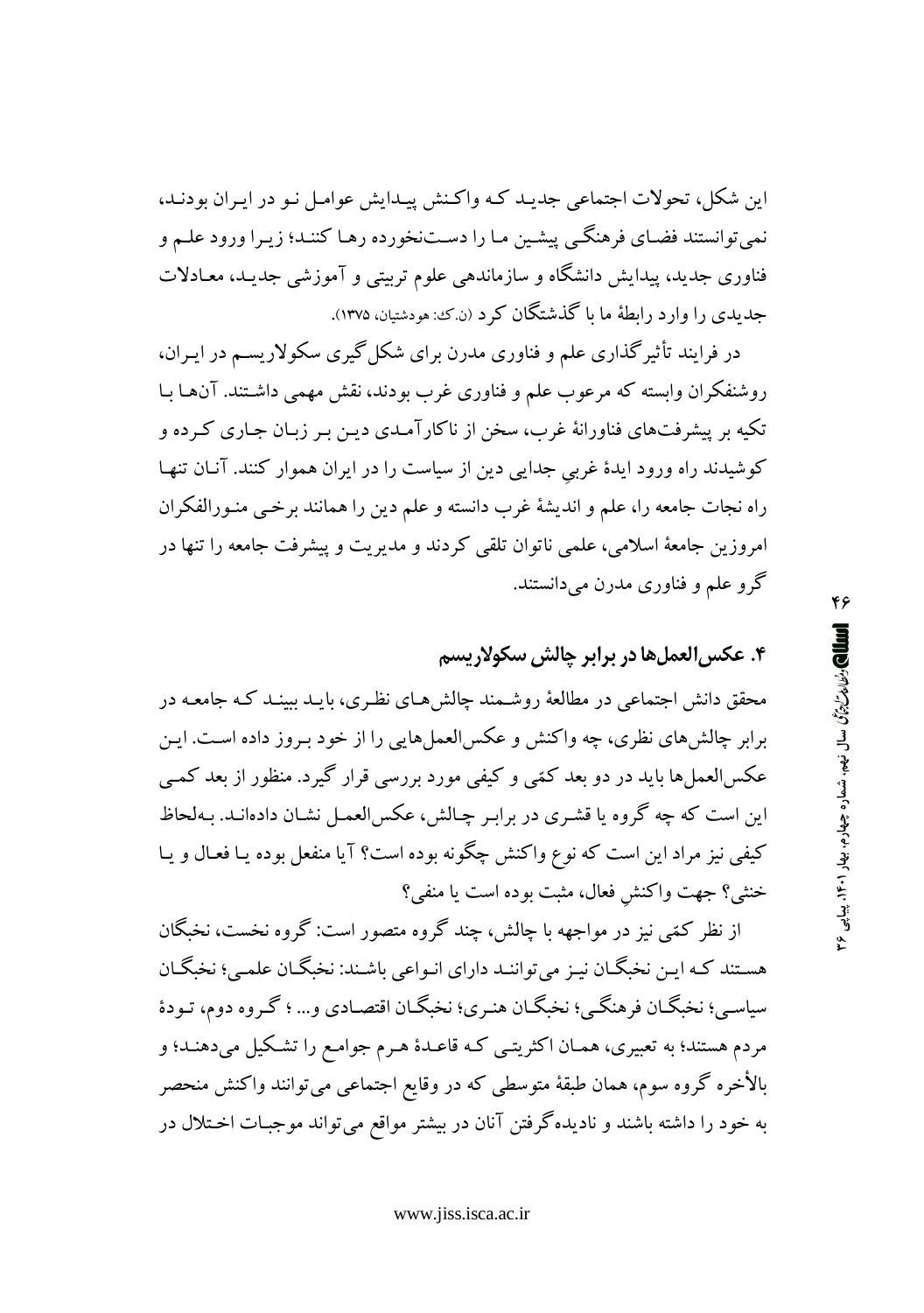فرايند تحليل عالمان و حاكمان جامعه را فراهم نمايد.

روشن است که هر کدام از آن گروه سهگانه نیز می توانند در مقابل چـالش، واکـنش متفاوتی داشته باشند: فعال، منفعل و یا خنثی؛ بهعنوان مثال، در آن هنگام که جامعهٔ ایران یا چالش ایدهٔ سکولار بستی مواجه شد، اسناد گواهی می دهد که غالب نخیگیان سیاسی، ابتدا در مقابل آن ایدهٔ غربی، بهصورت منفعل مرعوب شده و سـیس از جهتـی نیـز فعـال شدند! یعنی بهجای مقابله با آن، خود نقـش مـدافع داشـتند، بلکـه بـه تـرویج و تبیـین آن ير داختند.

اما نخبگان علميدر مواجهه با ايـدۀ غربـي، دو دسـته، بلكـه سـه دسـته شـدند؛ چـون علماي ديني و يا بهتر بگـوييم عالمـان حـوزوي، خـود دو دسـته شـدند؛ برخـي همچـون تقی زاده و دولتآبادیها که یک روز رخت و لباس روحانیت بر تن داشتند، در مقابل ایدهٔ سکولاریسم منفعل بوده و افرادی مثل واعظ اصفهانی بـر منبـر وعـظ دینـم، ایـدهٔ سکولاریستی را ترویج می کردند؛ در مقابل، علمایی چون شهید شیخ فضل\لله نـوری در مقابل ایدهٔ سکولار قد علم کرده و در این راه مردانه، تا بالای دار نامردمی،سربدار شـده و ایستادگے کہ دند.

البته دستهٔ سـومی هـم در میـان عالمـان بودنـد کـه در برابـر هجمـهٔ ایـدهٔ سـکولار و سکولاریستهای متعصب، نـهتنها واکـنش فعـالی نداشـته، بلکـه متأسـفانه خنثـی عمـل کردند. این رفتار آنها درحقیقت، خسارتهای مادی و معنـوی فراوانـی را در جامعـهٔ علمی و عملی ایران به همراه داشت؛ بـه دار کشیدهشـدن مجتهـد اول تهـران در میـدان تويخانهٔ اين شهر، يكي از آن خسارتهاي جبرانناشدني بود. صد البته ايـن خسـارت بـه همین جا ختم نشد، بلکه یکی دیگر از بزرگان جامعه را در خانه با شش گلولهٔ عمـوآغلی ششلول بند ساکت نموده و آن سید دیگر را به تبعید فرستادند!

تودهٔ مردم نیز در برابر این ایده، منفعل عمل کرده و بهنوعی سربازی سکولارهایی را کردند که به پشتیبانی همراهی آنها و سکوت گـروه متوسـط جامعـه چنـان کردنـد کـه بیش از یک سده، ایرانِ مقتدر محل تاختوتاز اجانبی چون انگلیس و آمریکا شده بـود. سرانجام به برکت قیام مردم به رهبری امام خمینی ﷺ، یک بار دیگر ایران بزرگ توانست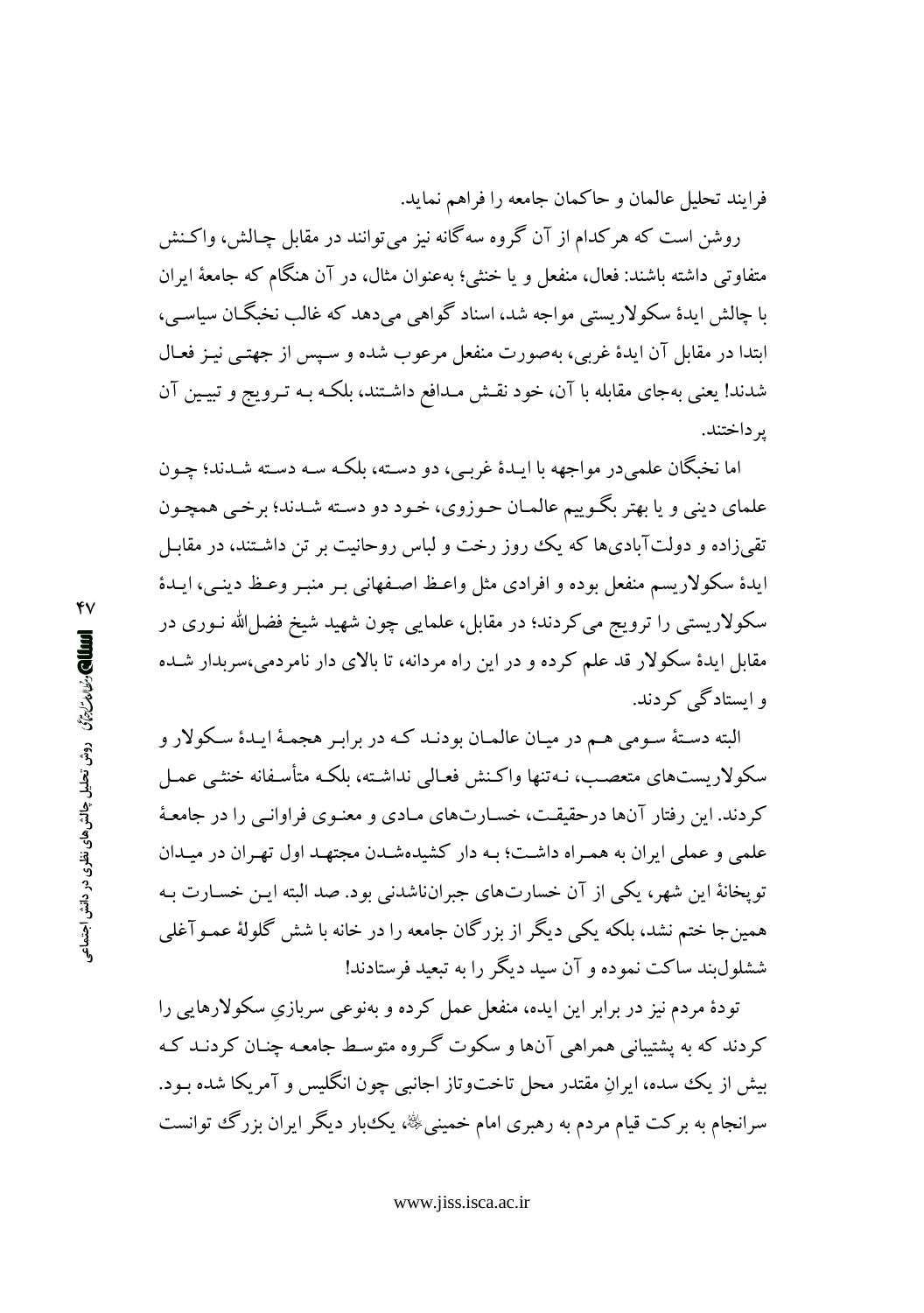قدرت اسلامی خود را به رخ ایدهٔ سکولاریستی غرب و غربباوران بکشد و دنیای آزاد را متوجه توانمندي ارزش هاي وحياني نمايـد؛ بـهطوري كـه بـه بركـت آن هشـت سـال دفاع مقـدس، در مقابـل دنیـای کفـر مردانـه مقاومـت نمـوده و شـجاعانه از کیـان خـود محافظت كند.

لازم به ذکر است هر کدام از سه گروه مذکور با مصـادیق متعددشـان از نظـر کیفـی واکنش منحصر به خود را داشتند که برای پیش گیری از اطالـهٔ سـخن از آن صـرف نظـر مي کنيم.

## ۵. ييامدهاي چالش سكولاريسم

یکمی دیگر از مؤلفههایی که در فرایند مطالعهٔ چالشهای نظـری بایـد مطمـع نظـر محقـق اجتماعی قرار گیرد، رصد پیامدهایی است که آن چالش با خود بـه همـراه داشـته اسـت. این پیامدها می تواند در یک و یا چند حوزه آشکار شود. اهمیت این مؤلفه در این است كه اگر اين پيامدها توسط محققان اجتماعي بهخوبي رصد نشود و حاكمـان اجتمـاعي از آن غافل باشند، می تواند منشأ بسیاری از بحرانهای فرهنگی و اجتماعی در جامعه شـود؛ بهگونهای که رفع آن نیازمند تلاش زیادی خواهد بود. بی توجهی به این پیامـدها ممکـن است جامعهٔ هدف را به درد سر فـراوان بینـدازد؛ بهطوری کـه تـا سـالها رسـوبات آن از ساحت اجتماع علمي و عملي جامعه برطرف نشود. سكولاريسم در ايـران، پيامـدهايي را در حوزههای متعدد به همراه داشته است:

#### ۵-۱. در حوزهٔ تقنین

نهضت مشروطهٔ ایران، حرکتبی مردمی بود کـه بـه رهبـری عالمـان دیـن و بـا هــدف سرنگونی استبداد و اجرای احکام شریعت و عدالتخواهی آغاز شد. اما پس از پیـروزی مردم و تسلیم دربار مظفری و تندادن به خواستههای عالمیان و مـردم و برپیایی مجلـس شورای ملی، نوبت به تدوین قانون اساسی رسید. اینجا بـود کـه منـورالفکران سـکولار، منویات خود را ظاهر کرده و با متدینان به مقابله پرداختند؛ زیرا مذهبی ها هـوادار احکـام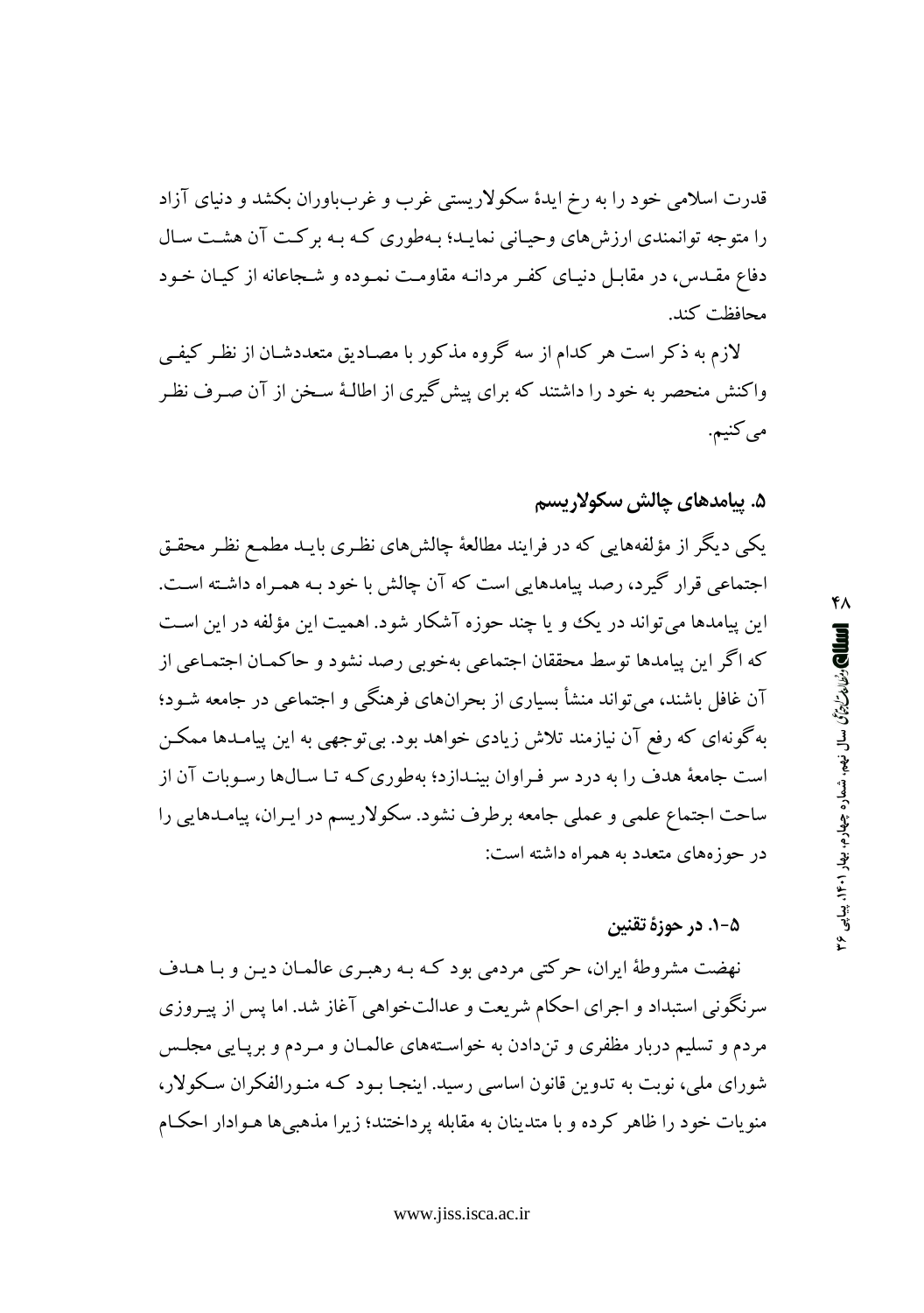آسمانی بودند، اما منورالفکرانی که خود مروج جدایی دین از سیاست بودند، این تفکر را نیذیر فته بو دند (انصاری، ۱۳۶۹، ص ۱۱۳).

سرانجام، این اختلاف با کامیابی جناح مقابل مذهبیها پایـان پـذیرفت و پیشنـویس قانون بهوسيلهٔ حسن پيرنيا و برادرش حسين پيرنيا، ملقب به مؤتمن(الملک، فرزندان ميـرزا نصرالله خان نایینی و همپاری سعدالدوله در ۵۱ ماده نوشته شد. سعدالدوله بـرای کـمـک به تدوین قانون اساسی مشروطه، چند کتاب قـانون از پارلمـان انگلـیس و یـک نسـخه از قانون اساسی بلژیک را از منشی سفارت بلژیک به دست آورد و در اختیار هیئت مزبـور قرار داد و آنها مشغول تدوین قانون شدند (محیط مافی، ۱۳۶۳، ج۱، ص ۱۶۱).

#### ۵-۲. در حوزهٔ سیاسی

بعد از تدوین قانون سکولاریستی در مجلس، حالا باید ساختار سیاسبی ای بـر جامعـه حاکم باشد که بتواند قوانین سکولار را اجـرا کنـد. منـورالفکران دیـروز کـه امـروز بـر کرسی مجلس تکیه زدهاند، دست به کار شده و قزاقی بی سـواد را بـر منصـب حاکمیـت نشاندند تا بهسرعت، تفکر سکولار را بر همهٔ حوزههای اجتماعی حـاکم کننـد. نویسـندهٔ کتاب جامعهشناسی غربگرایی در این باره می نویسد:

رضا شاه، ابتدا بهصورت قزاق وارد عرصهٔ نظامی شد و در آنجـا تـا سپهسـالاری پیش رفت و بالأخره در دسامبر ۱۹۲۵ میلادی (آذر ۱۳۰۴ هجری شمسبی) بهوسـیلهٔ یارلمان مشروطه مەعنوان شاہ انتخاب گردید. وی به کمک قدرتهای غربے بەویژه انگلیس روی کار آمـد، کلیـهٔ مسـاعی خـویش را بـرای تسـلط غربزدگـی و نفـوذ اسـتعمارگران بيگانـه بـه كـار بسـت و در ايـن راه، منـورالفكراني چـون فروغـي و تقی زاده به کمک او آمدند؛ تا حدی که تقی(اده را مغز متفکر رژیم به حساب میآورند. این روشنفکر وابستهای که در جهت اسلامزدایی و تقلیـد از غـرب و اندیشهٔ غربی، از هیچ کوششی دریغ نورزید و معتقـد بـود کـه بـرای پیشـرفت و ترقبي بايد از سر تا يا غربي شد و با افتخار اعلان مي كرد كه «من اولين نارنجك تسليم در برابر غرب را چهل سال بي پروا انداختم» (نقوي، ۱۳۶۳، ج۲، صص ۸۳-۸۴).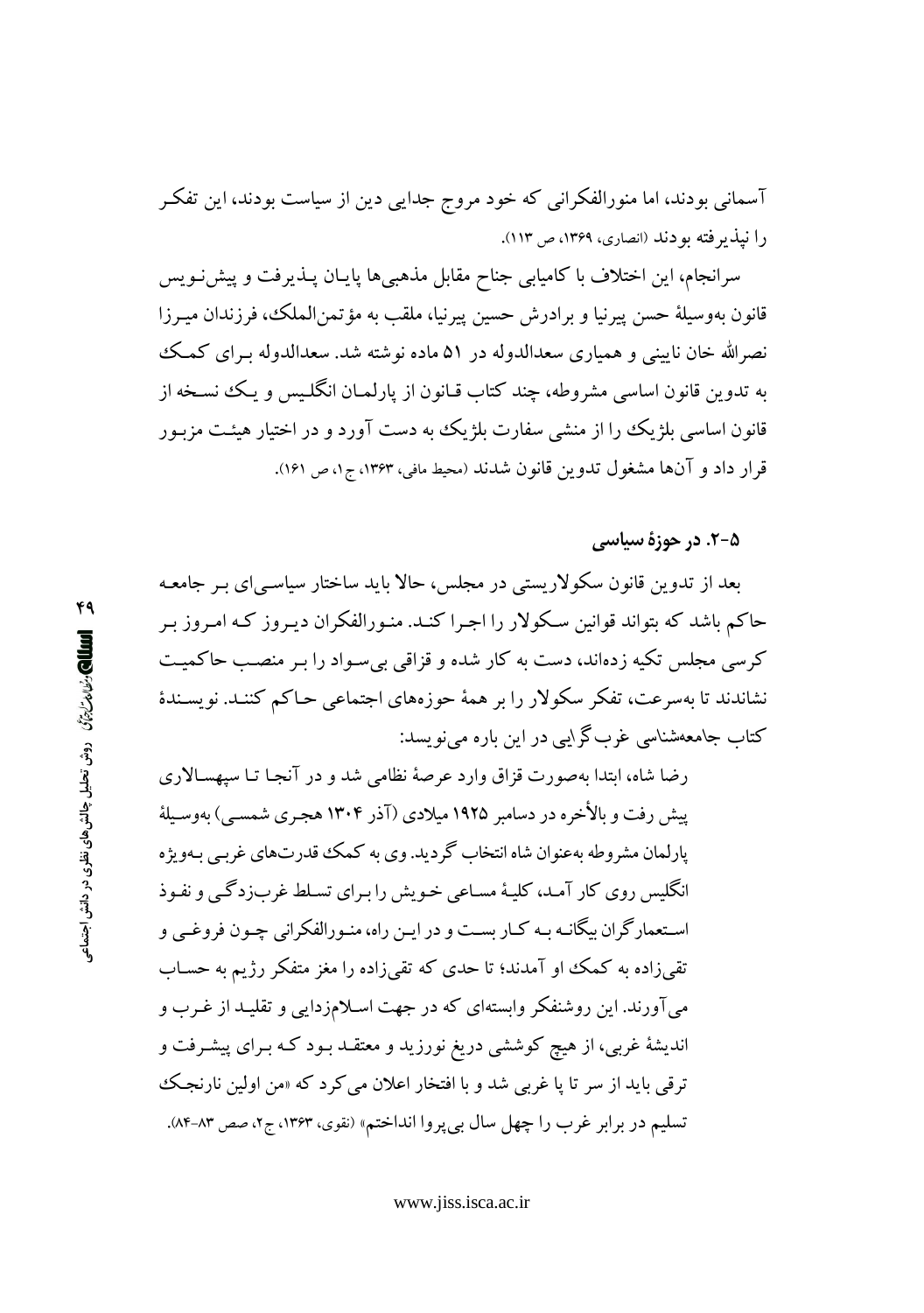۵-۳. در حوزهٔ قضا

یکمی دیگر از پیامدهای سکولاریسم در ایران، تغییر در حوزهٔ قضا بـود. در حقیقـت، تغییر ساختار قضایی، بخش مهمی از روند جدایی دین از سیاست شـمرده می شـد. البتـه اهداف دیگری نیز دنبال می شد که از جملهٔ آنهـا، تضـعیف روحانیـان بـود. از ایــن رو، تغییر و تحولات قضایی در دورهٔ رضا شاه، در ردیف نخستین و مهم تـرین اقـدامهای حکومتی به شمار می آید (بصرتمنش، ۱۳۷۶، ص ۵۳). در تغییر و تحولات قضایی ایـن دوره، علی اکبر داور، نقش اساسی را بر عهـده داشـت. وی کـه در ۲۶ بهمـن ۱۳۰۵ شمسـی بـه وزارت برگز یده شد، عدلیه را منحل کرد و اختیاراتی برای اصلاح احکام عدلیه و تغییـر و تبدیل قاضیان و کلیهٔ اعضا، از مجلس گرفت (صدر، ۱۳۶۴، ص ۲۸۸).

عدليـهٔ جديـد يـا بـه تعبيـر خـود داور، «عدليـهٔ دنيايسـند» (كسروي، ۱۳۵۵، ص ۲۵۶) در اردیبهشت ۱۳۰۶ شمسی با حضور شاه افتتاح و محاکم جنایی اختصاصبی منحل شد. محاکم جنایی اختصاصی، دادگاهی شرعی برای رسیدگی به جرایمـی بـود کـه بـه حـد، تعزیر یا قصاص منحصر میشد. با انحلال این محاکم، راه بـرای اجـرای قـانون مجـازات عمومی که در آغاز سلطنت پهلوی در ۲۳ دی ۱۳۰۴ به تصویب رسیده بود، باز شد (متین دفتري، ١٣٧٠، ص ٥٨). از اين تاريخ، سلطة احكام شرعي از بـين رفـت. بـا ازبينبـردن سـلطة قوانین شرعی، داور، وزیـر عدلیـهٔ رضـا شـاه، حقوقدانـان دارای تحصـیلات اروپـایی را بـهجاي روحـانيون گمـارد. بهاصـطلاح، عدليـه را از صـورت آخونـدي بيـرون آورد و متجددین را (نه البته بر حسب لیاقت و مدرک علمی، بلکه صرفاً به جهت ظاهر سازی) به جای آنان قرار داد (صدر، ۱۳۶۴، ص ۲۸۸).

۵-۴. درحوزهٔ آموزش

بی تردید، حوزهٔ آموزش از نظر تأثیرگذاری، از مهمترین حوزههای اجتمـاعی اسـت که با هرگونه تغییر در آن، حوزههای دیگر در امان نخواهنـد بـود. جالـب اینکـه بـروز و ظهور ایدهٔ سکولاریسم حتی در خاستگاه خود، یعنبی جهـان غـرب نیـز حـوزهٔ دانـش را تحتالشعاع خود قرار داده و موجب تقلیل گرایی در حوزهٔ دانش شد؛ چه اینکه پس از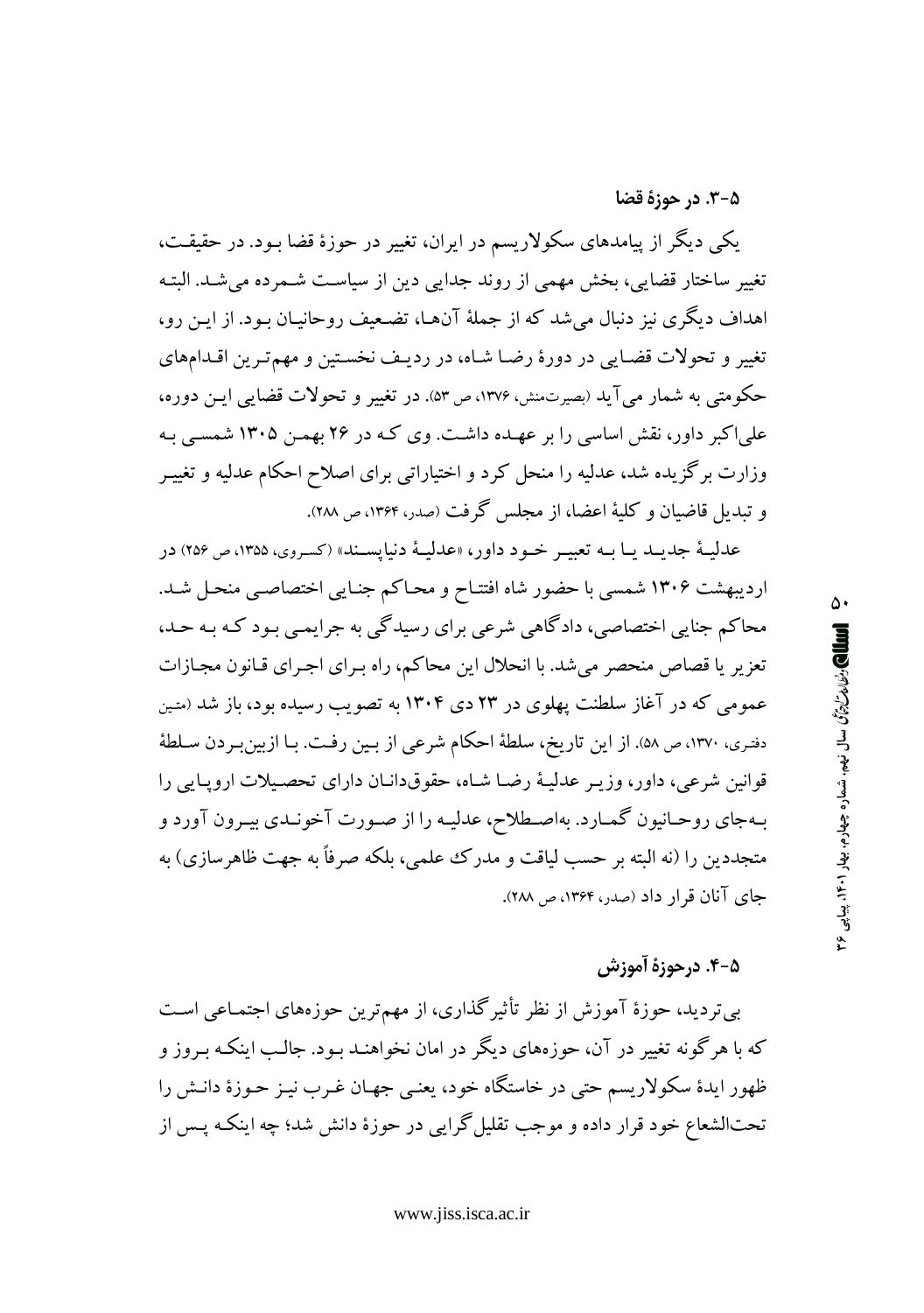حاکمیت سکولاریسم در مغربزمین، تنها علومی دانش به حساب میآمد کـه از طریـق مشـاهده و از آزمایشـگاهها بیـرون آمـده باشـد! مطـابق بـا ایـدهٔ سکولاریســم، علـوم را درجهبندی کردند! برای بررسی پیامد سکولاریسم در حوزهٔ آموزش ایران، کـافی اسـت اشارهٔ کوتاهی به اقدامات یهلوی اول داشته باشیم.

رضاخان با ایجاد فرهنگستان، در پی زدودن فرهنگ اسلامی برآمـد. وی در ایـن راه با ایجاد نظام آموزشی جدید که به گفتهٔ آل پی الول، ساتن، تقلید بدون تصرف، سریع و بي چــونوچرا از شــيوههاي غربــي بــود، در جهــت ايجــاد حــس قــوي ملي گرايــي، باستانستایی، دولتمداری، اقتدارگرایی و … که از مشخصات سیستم جدیـد آموزشـی این دوره بود، تلاش کرد (سانن آل بی، ۱۳۳۵، ص ۴۴۶). او تعلیمات دینی را از نظام آموزشـی کشور حذف و به جای آن، نظام آموزشی سکولار را جایگزین کـرد کـه در ایـن نظـام، دیگر جایی برای حجاب دختران و کادر آموزشی زن و عـدم اخـتلاط دختـر و پسـر در مدرسـه نمانـد. محمدرضـا پهلـوي در كتـاب مأموريـت بـراي وطـنم دربـارهٔ ايـن تغييـر می نویسد: علاوه بر مدارس جدید، محتـوای کتـب تحصـیلی مطـابق سیاسـتهای رژیـم تغییر یافت که ملی گرایی، شاهپرستی و تجددگرایی، محورهای اصلی و اساسی آن بود (پهلوي، ۱۳۴۸، ص ۴۸۸). اين ويژگي هـا درحقيقـت، از مبـانبي معرفتـبي سکولاريسـم بـود کـه يبش از اين به آن اشاره شد.

۶. پیش بینی آیندهٔ چالش سکولاریسم آنچه تا به حال دربـارهٔ مطالعـه چالش هـای نظـری گفتـه شـد، بررسـی چالش هـا بهشـبوهٔ ایستایی شناسانه بود. به اعتقاد آگست کنت، از طریق این شیوه، نظـم اساسـی هـر جامعـه هويدا مي شـود؛ چـون محقـق بـا ايـن روش مي توانـد پديـدههاي اجتمـاعي و علـل نظـم اجتماعی و ثبات آن در جامعه را بهعنوان یک کل، در یک زمان مشخص مورد بررسی قرار دهد (آرون، ۱۳۷۲، ص ۱۱۰)؛ همانطور که ما ایدهٔ سکولاریسم را بـهعنوان یـک پدیـدهٔ اجتماعی در ایرانِ عصر مشروطه بررسی کردیم. امـا بـرای اینکـه فراینـد مطالعـهٔ چـالش نظري و يا هر پديدهٔ اجتماعي دقيقتر صورت گيرد تا نتيجهٔ مطلوب و نزديک به واقع بـه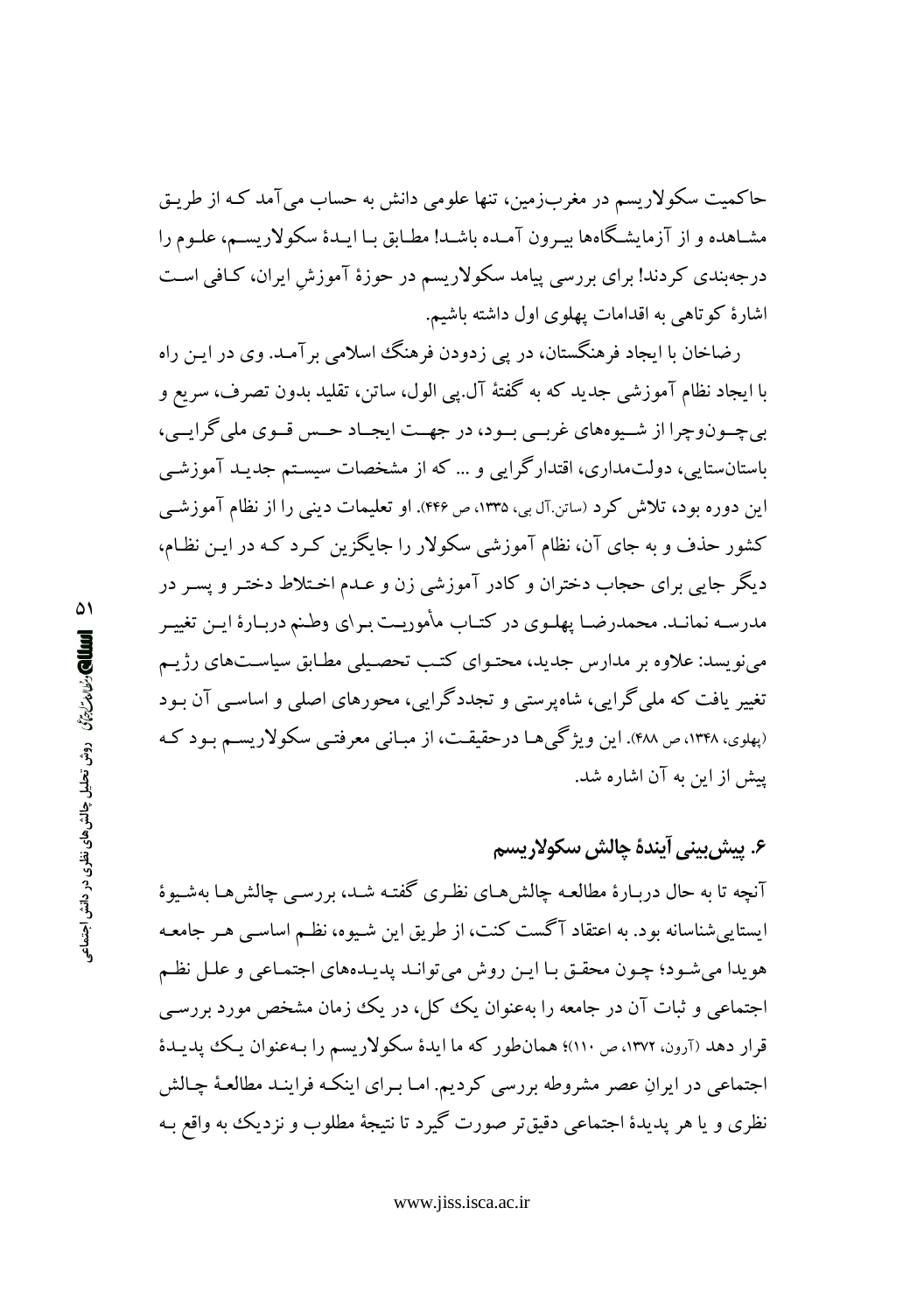دست آيـد، نبايـد از مطالعـهٔ يويايي شـناختي پديـده نيـز غافـل شـد؛ چـون در مطالعـهٔ پویاییشناختی، یک پدیده در مراحل متوالی مطمع نظر قـرار گرفتـه تـا فرازونشـیبهای آن در گذشـته شـناخته شـود، سـيس بـا اسـتفاده از دادههـاي بهدسـتآمده، آينـدۀ آن پیش بینی می شو د (آرون، ۱۳۷۲، ص ۱۱۱).

محقق اجتماعی برای این که بتواند آیندهٔ چالش مورد بررسی خود را بهدرستی پیش پینی كند، علاوه بر شناخت اضلاع و ابعاد متعدد آن در زمان حال، بايد گذشتهٔ آن را نيـز بـهخوبي رصد کند و تطورات تاریخی آن را مطمع نظر قـرار دهـد تـا عـلاوه بـر تبيـين درسـت آن در زمان حال، بتواند مسـير آينـدهٔ آن را پيش بينـي كنـد؛ در ايـن صـورت، مي توانـد راهكـاري مناسب جهت مواجهه و رفع آن، در اختیار حاکمان و حکیمان جامعهٔ خود قرار دهد.

در زمینهٔ چالش سکولاریسم در ایران نیز نباید آیندهٔ آن را از نظر دور داشته باشیم؛ چه اینکه چالش اساساً با برنامهریزی دقیقی صورت گرفته تا تحولات مورد نظـر خـود را به جامعهٔ هدف تحمیل کند. بنابراین محقق اجتماعی بایـد گذشـتهٔ مفهـومی و سـاختاری آن را رصد کند تا بتواند نخست، مسیر تطور آن را از ابتدای شکل گیری درک و سـیس مسیر آینـدهاش را در حوزههـایی کـه اثرگـذار بـوده، پیش بینـی کنـد؛ مثـل اینکـه ایـدهٔ سکولاریستی چگونه در حوزهٔ تقنین وارد شـده و بـا تحـت تـأثیر قـراردادن آن، سـاختار متناسب با خود را يديد آورده است؟ اين ساختار نيز بـهدنبال خـود چـه ييامـدهايي را در حال حاضر به همراه داشته و در آینده چه مسیری را طی می کند و چگونه جامعـهٔ علمـی و عملي ما را دجار تغيير و تحول خواهد كرد؟

۷. ارائهٔ راهکار مقابله با چالش سکولاریسم

بي ترديد، شناخت ابعاد و جوانب چالش هاي اجتماعي توسط انديشـمندان، خـودْ امـري مهم و ضروری است. اما این حلقه زمانی کامل خواهد شد که جامعه بتواند از آن چالش خلاصی پیدا کند و این، تنهـا در صـورتی اتفـاق خواهـد افتـاد کـه اندیشـمندان پـس از شناسایی ایعاد مسئله، راهکار مناسب را نیز در اختیار حاکمان اجتماعی قرار دهند تا آنـان با بھرہگیری از آن، زندگی جمعی را سامان دھند.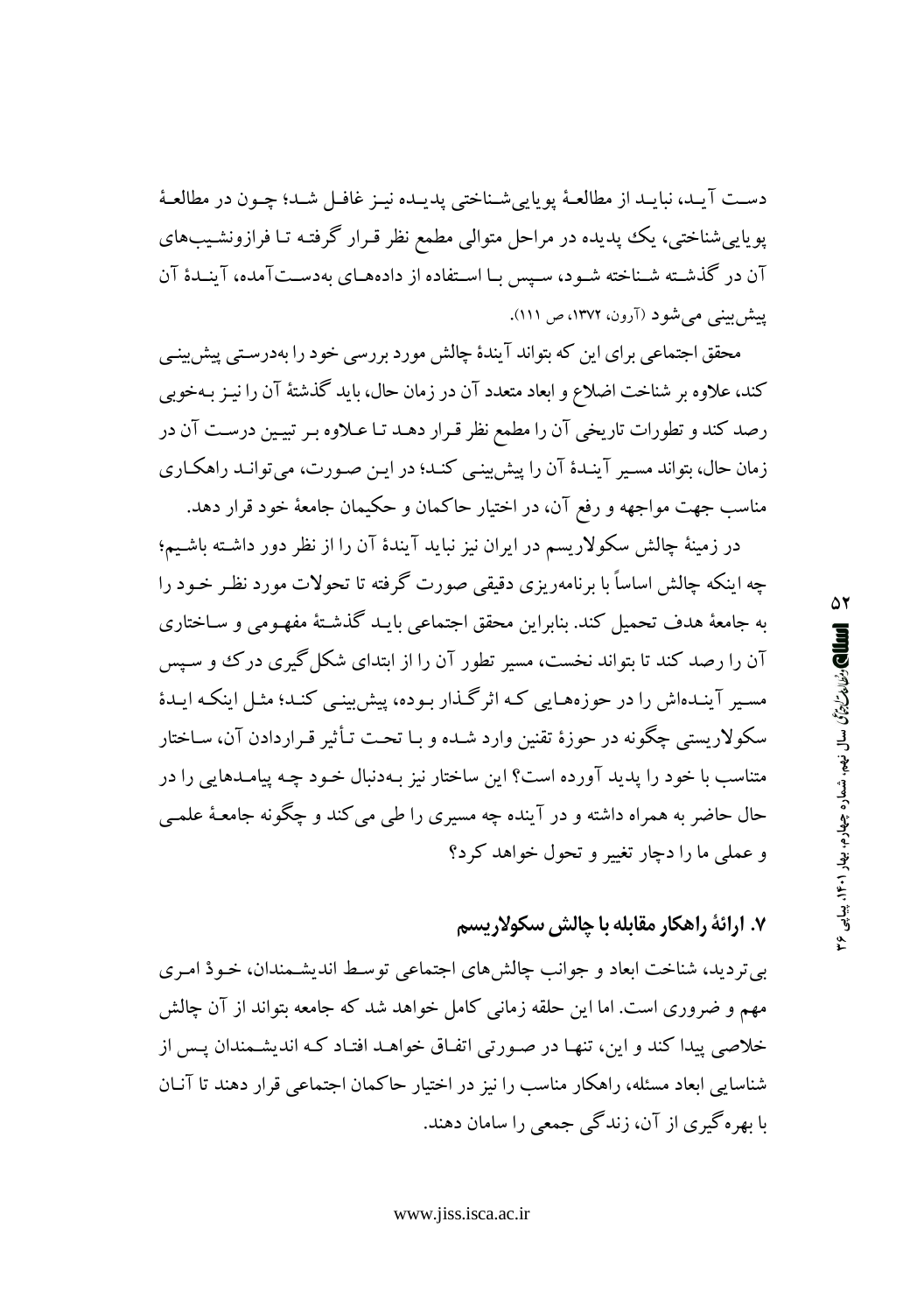پرواضح است که ارائهٔ راهکارها توسط محقق، بـهتنهایی نمی توانـد موجـب رفـع یـا دفع معضـل اجتمـاعي شـود، امـا ارائـهٔ راهكارهـاي علمـي و عملـي مناسـب و مطـابق بـا واقع، می تواند راه سیاست گذاری سیاست گذاران و برنامـهریزی برنامـهریزان را جهـت حل معضل اجتمـاعي همـوار كنـد. همچنـين حاكمـان و دسـتاندركاران امـور مـردم و جامعه، با تکیه بـر سیاسـتهای ترسیمشـده و برنامـههای تدوینشـده، می تواننـد در حـل مشكلات اجتماعي موفق تر عمل كنند. البته ممكن است چـالش واردشـده، تأثير گـذاري عمیقی داشته و به تعبیر عامیانه، کار از کار گذشته باشد! در این صورت نیز محقـق نبایــد رسالت خويش را ناديده بگيرد؛ چـون در چنـين فرضـي هـم مـي توانـد بـا ارائـهٔ راهكـار مناسب، سرعت تأثیرگذاری آن را کند و یا از ورود آن بـه حوزههـای دیگـر پیشـگیری کند؛ به علاوه با ارائهٔ تحقیقات خود به جامعهٔ علمی و عملـی، مـانع از ورود چالش۵مـای دىگە شەد.

# نتىجەگېرى

چنانچه ملاحظه شد، نوشتار حاضر را با این پرسش آغـاز کـردیم کـه یـک محقـق و یـا دانشپزوه دانش اجتماعی، در فرایند مطالعهٔ چالشهای نظری برای شناخت ابعاد آن، چه مؤلفههایی را باید مطمع نظر قرار دهد تا بتواند آگاهی کافی جهت شناخت و بـالتبع، مواجههٔ مناسب با آن چالش را پیدا کند و مطابق رسالت عملمی خـود، نتیجـهٔ تحقیقـات خود را در اختیار حاکمان و حکیمان جامعه قرار دهد؟

برای پاسخ به ایـن سـؤال، مؤلفـههایی چـون مبـانی، زمینـهها، عوامـل و کـارگزاران، واكنشها و عكسالعملها، ييامـدها، آينـدۀ چـالش و بـالأخره، راهكارهـاي مواجهـه بـا چالش را در این تحقیق مورد توجه قـرار دادیـم؛ زیـرا بـر ایـن بـاور هسـتیم کـه چـالش بهعنوان یک پدیدهٔ اجتماعی، باید شیوهٔ مطالعهٔ متناسب بـا خـود را داشـته باشـد. بـرای شناخت ابعاد یک چالش نظری، پرداختن بـه مؤلفـههای مـذکور بسـیار مـؤثر وکارگشـا خواهد بود؛ به این دلیل که پدیدهٔ اجتماعی، از آن حیث که اجتماعی است، تک بعدی نبوده و نباید تنها به یک بعد آن اکتفا شود.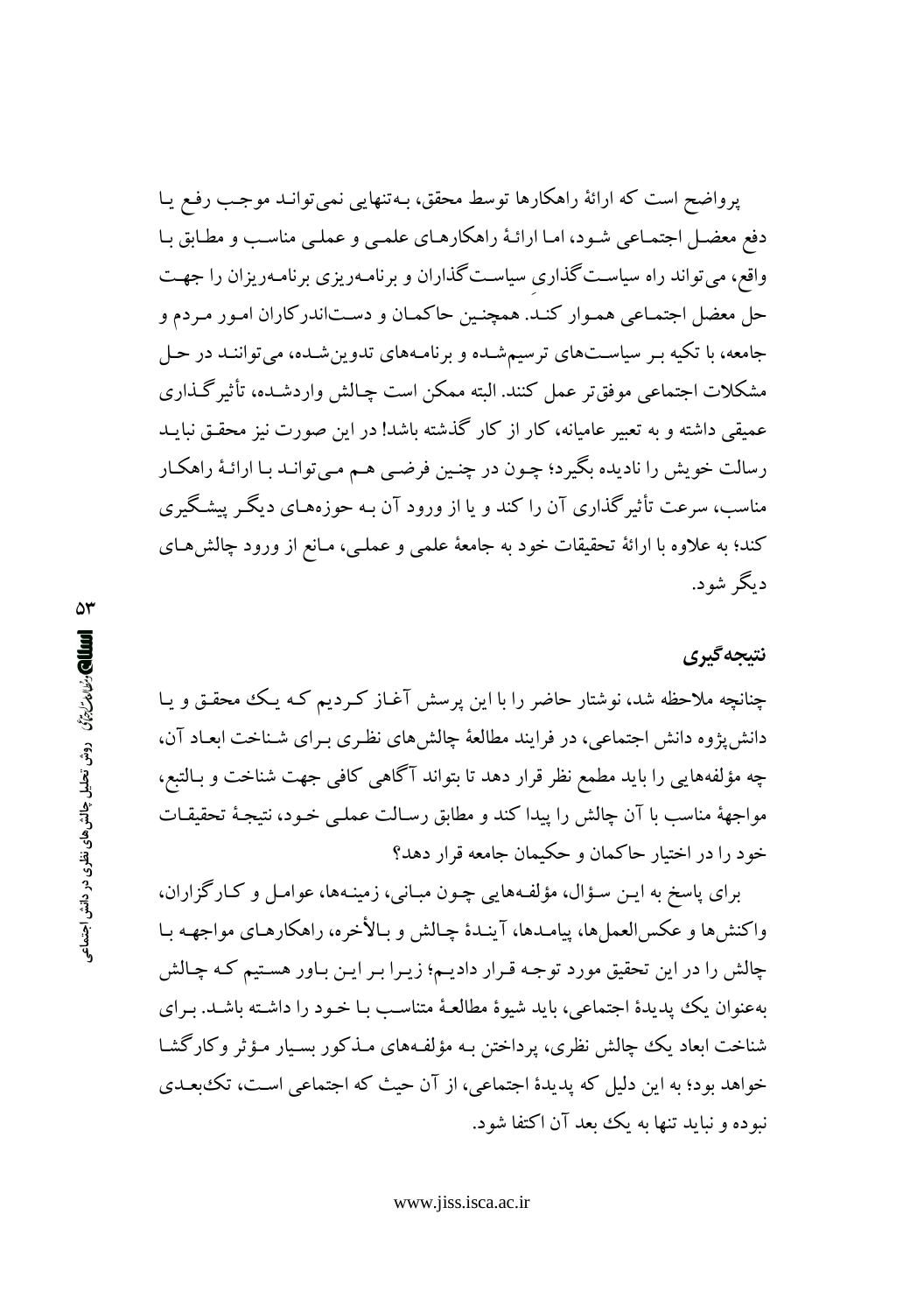در این تحقیق تلاش شد تا نشان داده شود سکولاریسم بهعنوان یـک چچالش نظـری، در ایران با کدام مبانی، در چه زمینههایی، توسط کـدام عوامـل وکـارگزاران، در کـدام حوزهها و با چه پيامدهايي رخ نمايانده و عكسالعملها در مواجهـه بـا آن چگونـه بـوده است. در پایان نیز محقـق موظـف اسـت بـا توجـه بـه دادههـا و اطلاعـات بهدسـتآمده، راهکارهای مواجهه با آن را در اختیار حاکمان و حکیمان قرار دهد.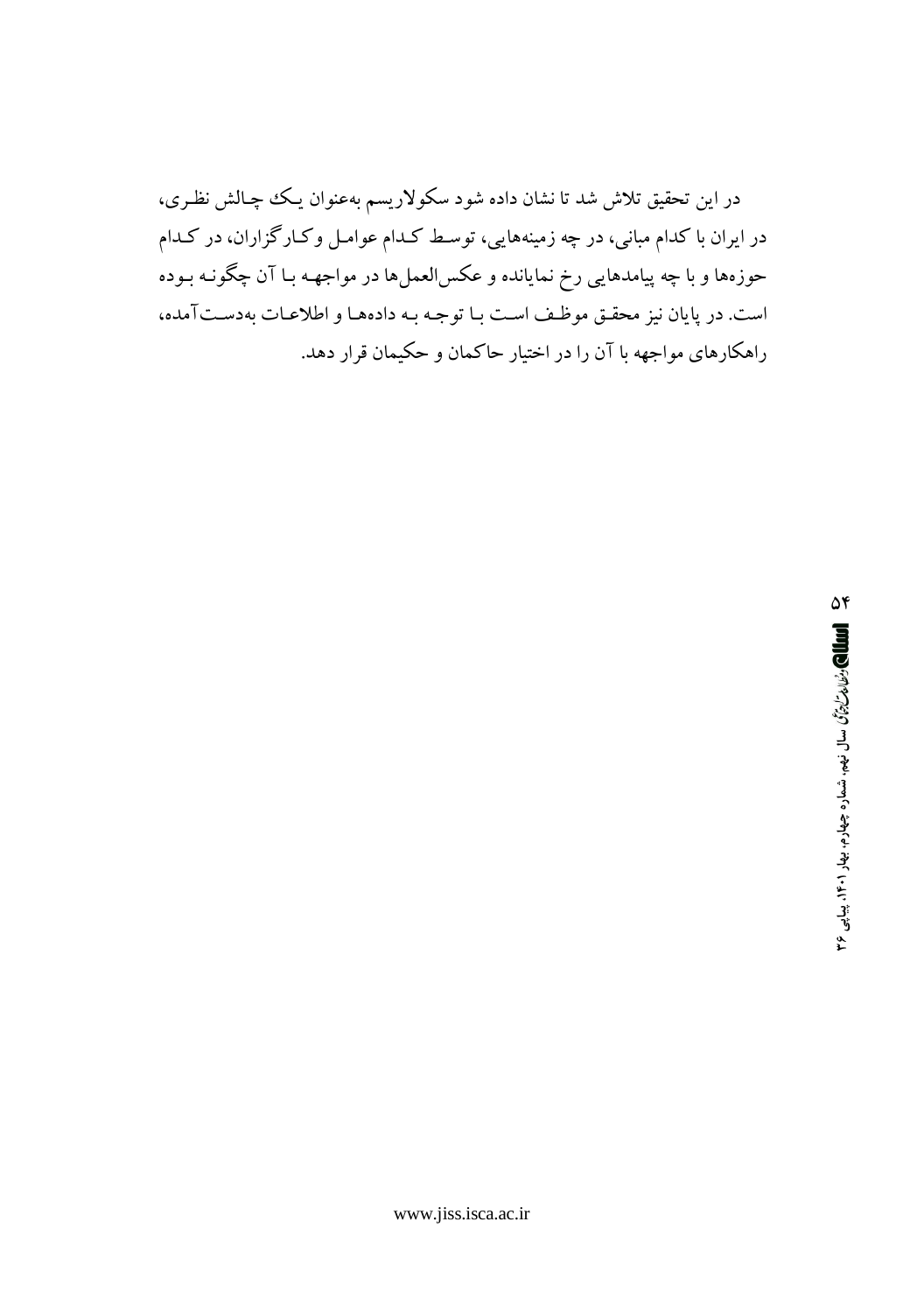### فهرست منابع

- ۱. آرون، ریمون. (۱۳۷۲). مراحل اساسی اندیشه در جامعهشناسی (متـرجم: بـاقر پرهـام). تهـران: انتشارات علمی و فرهنگی.
- ۲. اتحادیه، منصوره. (۱۳۶۱). پیدایش و تحول احزاب سیاسی مشـروطهٔ ایـران. تهـران: انتشـارات گستر ه.
	- ۳. انصاری، مهدی. (۱۳۶۹). شیخ فضل\لله و مشروطیت. تهران: انتشارات امیرکبیر.
	- ۴. بصیرتمنش، حمید. (۱۳۷۶). علما و رژیم رضا شاه. تهران: مؤسسهٔ چاپ و نشر عروج.
- ۵. بيرو، آلن. (١٣٥٧). فرهنگ علوم اجتماعي (مترجم: باقر ساروخاني). تهران: انتشارات كيهان.
	- ۶. یهلوی، محمدرضا. (۱۳۴۸). مأموریت برای وطنم. تهران: بنگاه ترجمه و نشر کتاب. ۷. جعفري، محمدتقي. (١٣٧۵). تحليل و بررسي سكولاريسم. قبسات، (١)، ص ٧۵.
		- ۸ حایری، عبدالهادی. (۱۳۶۰). تشیع و مشروعیت در ایران. تهران: انتشارات امیرکبیر.
- ۹. ذوعلم، علی. (۱۳۸۴). تأملی در مفهوم چالش در ادبیـات اجتمـاعی فرهنگـی ایـران. ماهنامـهٔ اندیشه و تاریخ سیاسی ایران معاصر، ۴(۳۶)، صص ۳۴–۳۷.
- ۱۰. ساتن، آل یی الول. (۱۳۳۵). رضا شاه کبیر یا ایران نو (مترجم: عبدالعظیم صبوری). تهران. ۱۱. ساروخانبي، باقر. (۱۳۷۰). درآمدي بر دائرةالمعارف علوم اجتماعي. تهران: مؤسسهٔ كيهان.
- ۱۲. شجاعی زند، علیرضا. (۱۳۷۶). سکولاریسم گوهر مکشوف غرب. کیهـان فرهنگی، (۱۳۷)، صص ۲۶–۲۹.
	- ١٣. صدر، محسن. (١٣٤٤). خاطرات صدرالاشرف. تهران: انتشارات وحيد. ۱۴. کسروی، احمد. (۱۳۵۵). زندگانی من یا ده سال در عدلیه. تهران: نشر و پخش کتاب.
- ۱۵. گلدمن، لوسین. (۱۳۷۵). فلسـفهٔ روشـنفکری (متـرجم: شـیوا کاویـانی). تهـران: انتشـارات فکر روز.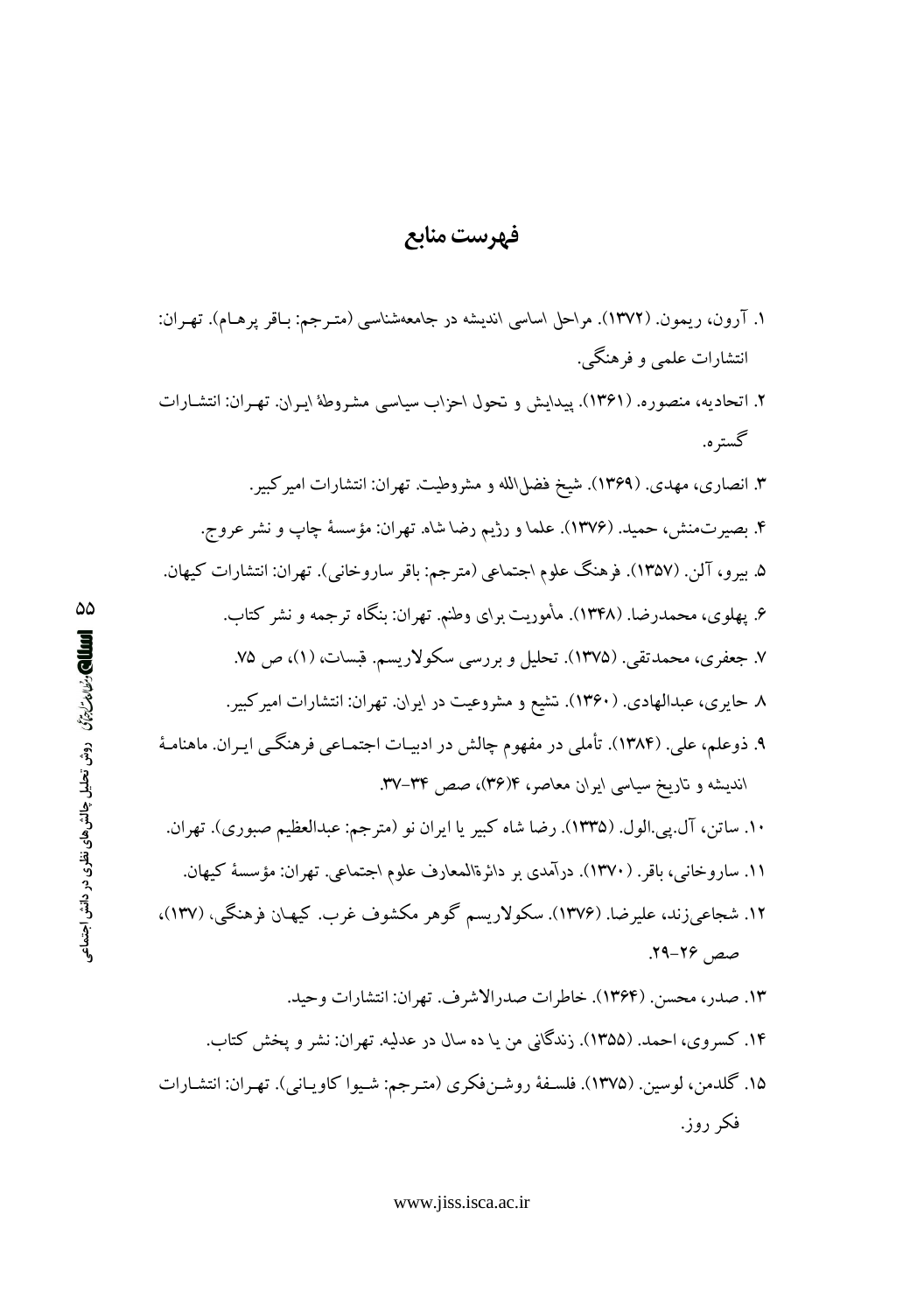۲۵. هودشتیان، عطا. (۱۳۷۵). ایرانیان و اندیشهٔ تجدد. ماهنامهٔ نگاه نو، ۳۱/۳).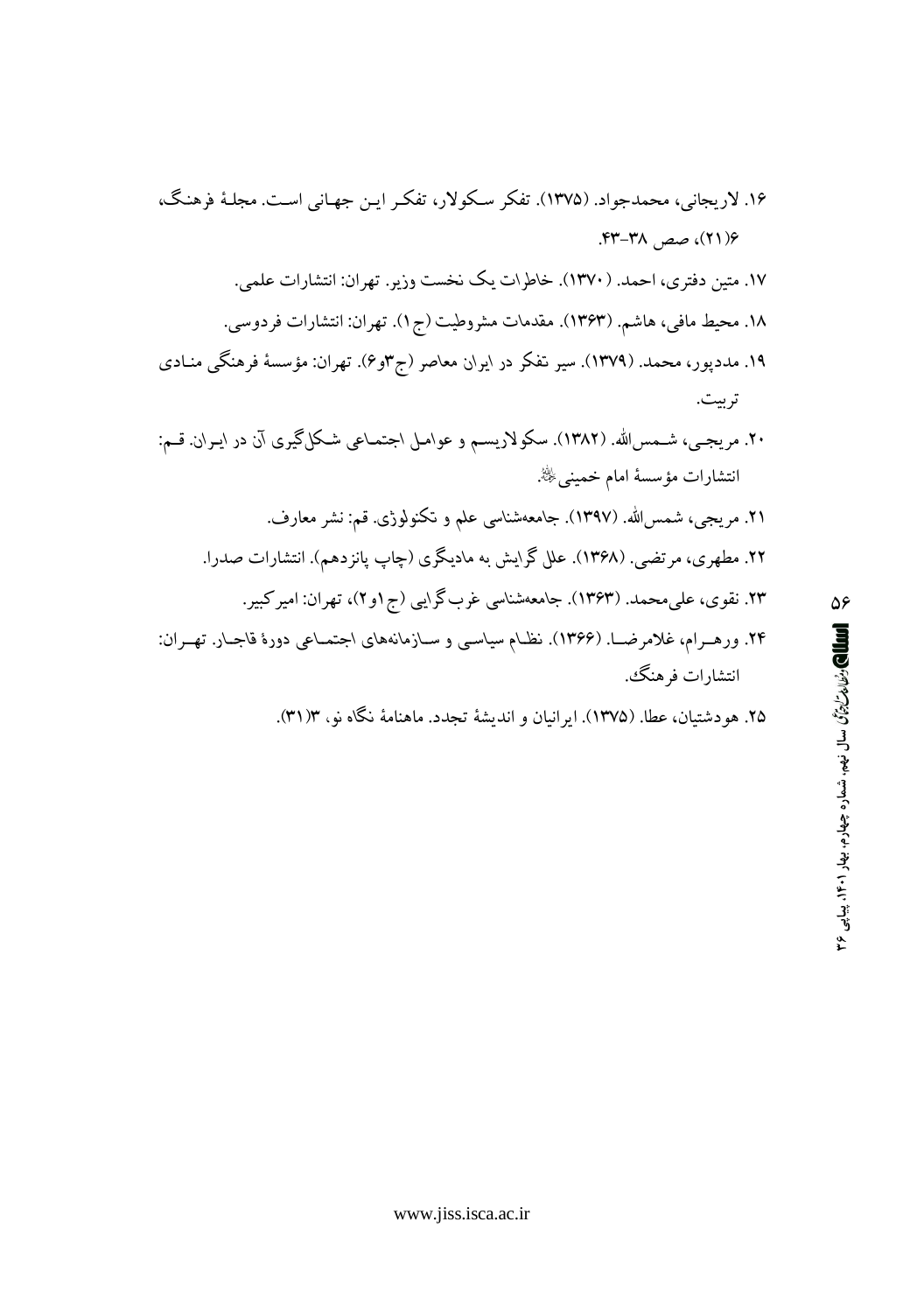#### **References**

- 1. Aaron, R. (1372 AP). *Basic stages of thought in sociology*. (Parham, B, Trans.). Tehran: Scientific and cultural publications. [In Persian]
- 2. Ansari, M. (1369 AP). *Sheikh Fazlullah and constitutionalism*. Tehran: Amirkabir Publications. [In Persian]
- 3. Basirat Manesh, H. (1376 AP). *Scholars and the regime of Reza Shah*. Tehran: Orouj Publishing Institute. [In Persian]
- 4. Birou, A. (1357 AP). *Dictionary of Social Sciences*. (Sarukhani, B, Trans.). Tehran: Keyhan Publications. [In Persian]
- 5. Etehadieh, M. (1361 AP). *The emergence and evolution of constitutional political parties in Iran.* Tehran: Gostareh Publications. [In Persian]
- 6. Goldman, L. (1375 AP). *Intellectual Philosophy*. (Kaviani, Sh, Trans.). Tehran: Fekre Rooz Publications. [In Persian]
- 7. Ha'eri, A. (1360 AP). *Shiism and legitimacy in Iran*. Tehran: Amirkabir Publications. [In Persian]
- 8. Hudashtian, A. (1375 AP). Iranians and the Thought of Modernity. *New Look Monthly, 3*(31). [In Persian]
- 9. Jafari, M. T. (1375 AP). Analysis and study of secularism. *Qabasat*, (1), p. 75. [In Persian]
- 10. Kasravi, A. (1355 AP). *My life or ten years in the judiciary*. Tehran: Publishing and distributing books. [In Persian]
- 11. Larijani, M. J. (1375 AP). Secular thinking is the thinking of this world. *Journal of Culture, 6*(21), pp. 38-43. [In Persian]
- 12. Madadpour, M. (1379 AP). *The course of thought in contemporary Iran*. (vols. 3 & 6). Tehran: Manadi Tarbiat Cultural Institute. [In Persian]
- 13. Mariji, Sh. (1397 AP). *Sociology of Science and Technology*. Qom: Ma'arif Publications. [In Persian]
- 14. Mariji, Shamsullah. (1382 AP). *Secularism and the social factors of its formation in Iran*. Qom: Imam Khomeini Institute Publications. [In Persian]